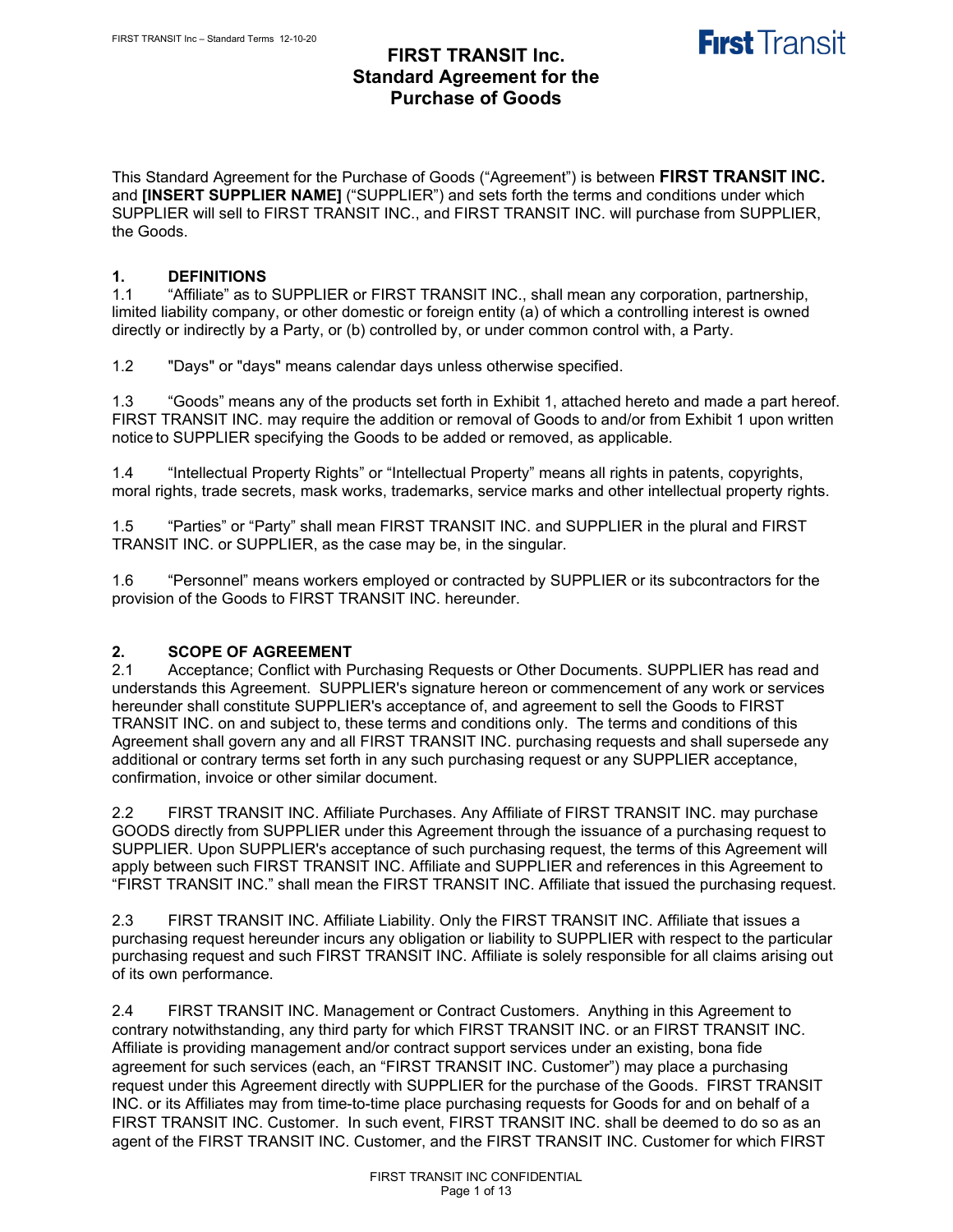# **First Transit**

## **FIRST TRANSIT Inc. Standard Agreement for the Purchase of Goods**

TRANSIT INC. so acts as agent (and not FIRST TRANSIT INC.) shall be solely responsible for all claims arising out of it own performance under such purchasing request. Each FIRST TRANSIT INC. Customer hereby acknowledges that it will fully comply with and be bound by the terms and conditions of this Agreement with respect to any purchasing request issued by, or on behalf of, the FIRST TRANSIT INC. Customer. In no event shall FIRST TRANSIT INC. or its Affiliates be deemed to be a guarantor of, or otherwise be responsible for, any performance or payment obligation of an FIRST TRANSIT INC. Customer under any purchasing request issued by an FIRST TRANSIT INC. Customer or by FIRST TRANSIT INC. or its Affiliates for and on behalf of an FIRST TRANSIT INC. Customer. SUPPLIER may independently qualify FIRST TRANSIT INC. Customers for the volume of business and credit terms extended.

2.5 Internal Use Only. All Goods purchased by FIRST TRANSIT INC. or a FIRST TRANSIT INC. Customer hereunder shall be for internal use only and not for resale or as stock in trade.

2.6 Corporate Social Responsibility ("CSR"); SUPPLIER Code of Conduct. It is FIRST TRANSIT INC.'s expectation that SUPPLIER will observe and comply with the requirements of the CSR and SUPPLIER Code of Conduct set forth in Exhibit 4, attached hereto and made a part hereof. FIRST TRANSIT INC. will monitor and periodically audit SUPPLIER's CSR compliance, and SUPPLIER agrees to document, and upon request make available to FIRST TRANSIT INC., its compliance efforts and results to evidence SUPPLIER's commitment to comply with such requirements.

2.7 Utilization of Disadvantaged Business Enterprises (DBE) & Small Business Enterprises (SBE). It is the policy of FIRST TRANSIT INC. that disadvantaged and small businesses, as defined in applicable federal and state regulations, will have the maximum practicable opportunity to participate in the awarding of FIRST TRANSIT INC. contracts and related subcontracts. SUPPLIER agrees to employ good-faith efforts to carry out this policy through award of subcontracts to small or disadvantaged business enterprises to the fullest extent consistent with the efficient performance of this Agreement. SUPPLIER shall maintain records showing: (a) subcontract awards, specifically to DBEs and SBEs; (b) specific efforts to identify and award such subcontracts to DBEs and SBEs; and (c) copies of executed subcontracts to establish (i) actual DBE and SBE participation, (ii) percent of total purchases and (iii) total amounts paid to DBEs and SBEs. SUPPLIER agrees to submit periodic reports of subcontract and/or SUPPLIER awards to DBEs and SBEs in such form and manner, and at such times, as FIRST TRANSIT INC. shall prescribe and will provide FIRST TRANSIT INC. reasonable access to SUPPLIER's books, records and accounts for the purpose of verifying DBE and SBE participation and the good-faith efforts to carry out this DBE and SBE policy.

## **3. TERM OF AGREEMENT**

The term of this Agreement will commence on the date of the last signature hereto (the "Effective Date") and will continue thereafter for a period of twenty-four (24) months unless earlier terminated in accordance the provisions hereof or extended by mutual written agreement of the Parties (the "Term").

## **4. NO MINIMUM COMMITMENT; NON-EXCLUSIVITY; ORDERING**

No Minimum Commitment. This Agreement does not obligate FIRST TRANSIT INC. to purchase a minimum volume or specific amount of Goods or forecast the monthly or quarterly quantities required to support its operations.

4.2 Non-Exclusivity. Anything in this Agreement to the contrary notwithstanding, FIRST TRANSIT INC. may manufacture or buy goods from third parties that are identical or similar to the Goods.

4.3 Ordering. Requests for the purchase of Goods hereunder shall be made by one of the following methods:

a. Letter: A written purchasing request faxed or mailed to SUPPLIER. Such written purchasing request will include delivery location, full name and phone number of authorizing FIRST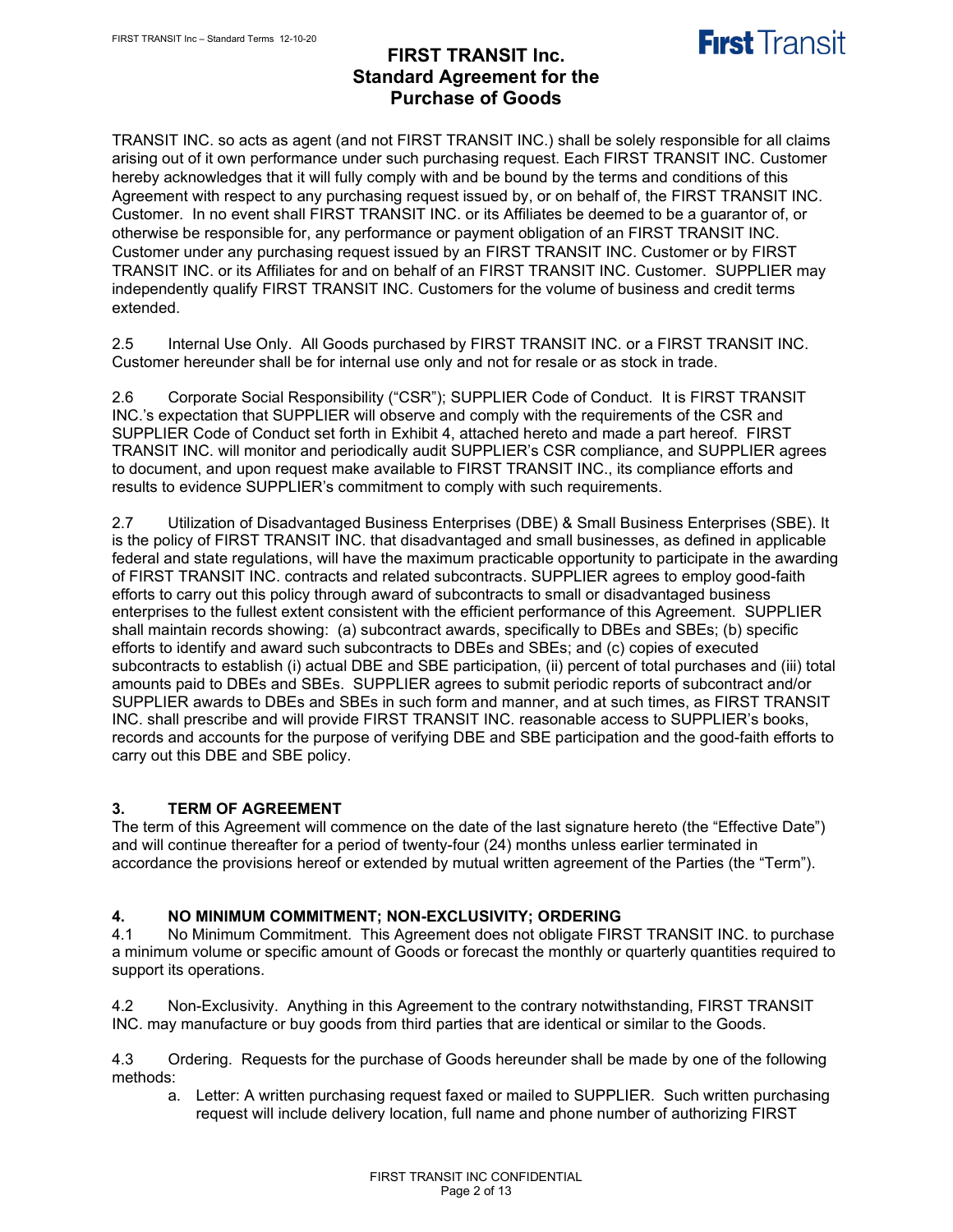# **First Transit**

## **FIRST TRANSIT Inc. Standard Agreement for the Purchase of Goods**

TRANSIT INC. employee, item name, description and part number, quantities, and delivery due date.

- b. Electronic Communication: A written purchasing request transmitted via electronic communication links between the Parties (including email, facsimile or EDI). All such purchasing requests must include delivery location, full name and phone number of authorizing FIRST TRANSIT INC. employee, item name, description and part number, quantities, and delivery due date.
- c. SUPPLIER Website: An electronic purchasing request submitted by an authorized FIRST TRANSIT INC. employee to SUPPLIER's pre-approved website.

4.4 Written Purchasing Request Requirement. Verbal purchasing requests (including phone calls) are invalid. SUPPLIER will not commence manufacture or delivery of any Goods for FIRST TRANSIT INC. or incur any related expenses unless and until it receives a written purchasing request from FIRST TRANSIT INC. expressly ordering the Goods and authorizing delivery in accordance with Section 4.3 above. SUPPLIER expressly and irrevocably waives the right to recover any fees, costs, losses, expenses or damages from FIRST TRANSIT INC. in connection with any Goods manufactured or delivered prior to SUPPLIER's receipt of a FIRST TRANSIT INC. written purchasing request meeting the requirements hereof.

4.5 Proof of Written Purchasing Request. SUPPLIER's failure to provide FIRST TRANSIT INC. proof of a written purchasing request may result in non-payment of invoices or a demand for refund of prior payments. Once FIRST TRANSIT INC. fully implements its purchasing system, SUPPLIER will be notified that all purchasing commitments require a valid purchase order number. SUPPLIER will comply with such change and thereafter shall not accept any purchasing request from FIRST TRANSIT INC. without a valid purchase order number.

# **5. DELIVERY & SHIPPING**

Delivery. Time is of the essence, and deliveries shall be made in quantities and at the time and place specified by FIRST TRANSIT INC.

5.2 Title and Risk of Loss. Unless otherwise agreed in writing by FIRST TRANSIT INC., title and risk of loss or damage shall pass to FIRST TRANSIT INC. upon SUPPLIER's delivery to FIRST TRANSIT INC.'s designated location.

5.3 Changes. FIRST TRANSIT INC. may cancel, change or suspend delivery schedules upon notice to SUPPLIER. If Goods are received in advance of schedule, FIRST TRANSIT INC. may return such Goods at SUPPLIER's risk and expense. If deliveries will not be made as scheduled, SUPPLIER shall immediately give FIRST TRANSIT INC. written notice setting forth the cause and duration of the anticipated delay, granting FIRST TRANSIT INC. pro rata allocation of any items in short supply.

5.4 Partial Shipments. FIRST TRANSIT INC. reserves the right in its sole discretion to reject partial shipments. No charges for unauthorized transportation will be paid by FIRST TRANSIT INC.

5.5 Packing and Marking. SUPPLIER shall: (a) properly pack, mark and ship all Goods in accordance with the requirements of FIRST TRANSIT INC., the involved carriers, and if applicable, the country of destination; (b) route shipments in accordance with FIRST TRANSIT INC.'s instructions; (c) not charge for handling, packaging, boxing, storage or transportation of Goods, unless otherwise stated as an item on a purchasing request; (d) mark each package with FIRST TRANSIT INC.'s purchasing request number, part number and address, and, when multiple packages comprise a single shipment, to consecutively number each package; and (e) show purchasing request numbers and package numbers on all packing slips, bills of lading and invoices.

5.6 Expedited Delivery. If SUPPLIER fails to deliver any Goods at the time and place set forth in the purchasing request, FIRST TRANSIT INC. shall have the right to require Supplier, at Supplier's expense, to use expedited delivery methods to complete and deliver the Goods.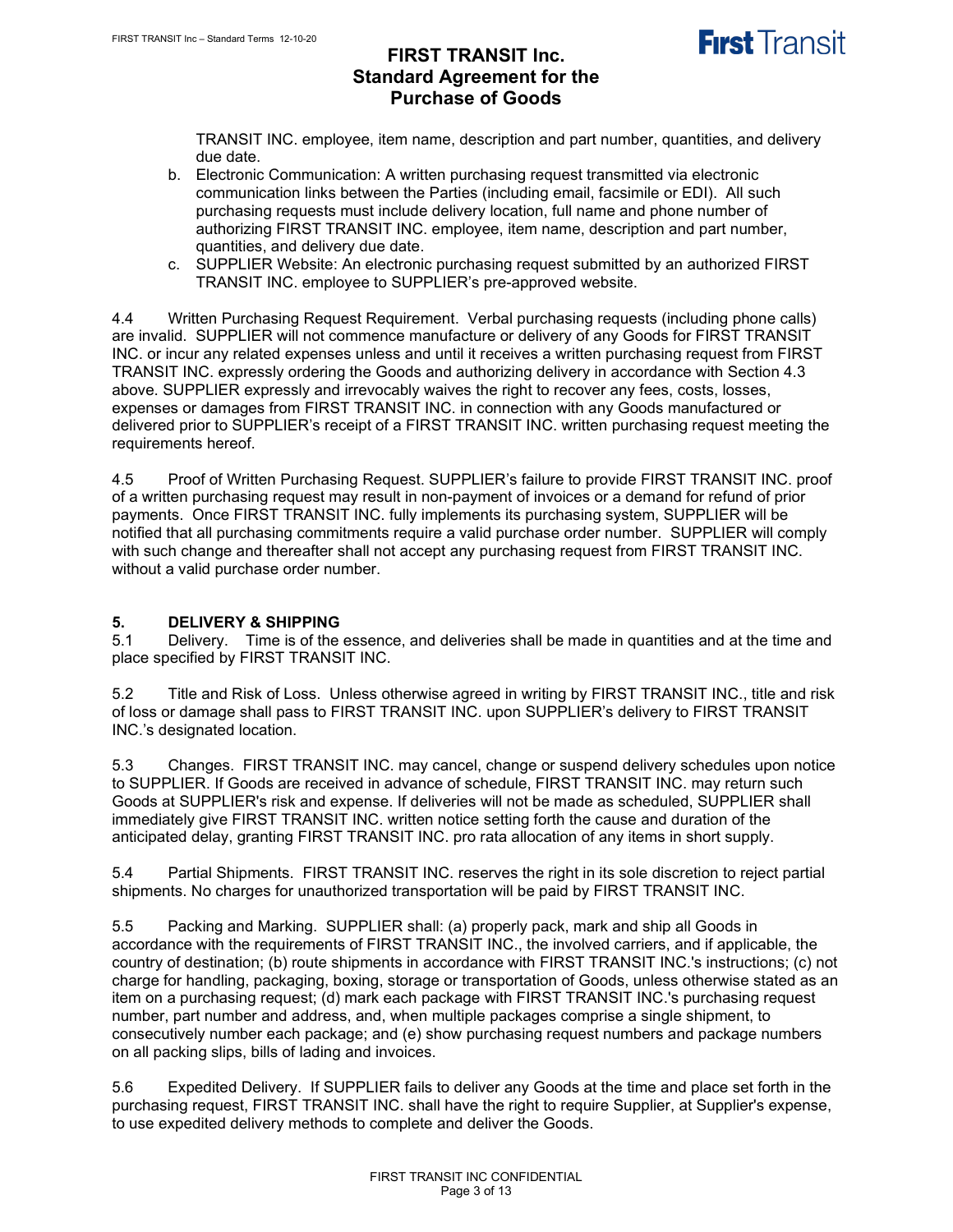**First Transit** 



# **6. INSPECTION**

Inspections not Required. FIRST TRANSIT INC, may, but shall not be required to, perform incoming inspections of the Goods. No failure to make a complaint at the time of any such inspection and no approval given during or after such inspection shall constitute a waiver by FIRST TRANSIT INC. of any rights or remedies in respect of the Goods and FIRST TRANSIT INC. reserves the right to reject the Goods or revoke acceptance in accordance with the terms hereof. After delivery of Goods and acceptance by FIRST TRANSIT INC., FIRST TRANSIT INC. shall have a reasonable time within which either to reject the Goods or revoke its acceptance. If FIRST TRANSIT INC. rejects or revokes its acceptance of Goods as nonconforming, the quantities under the applicable purchasing request will automatically be reduced unless FIRST TRANSIT INC. otherwise notifies SUPPLIER in writing. SUPPLIER will not replace quantities so reduced without a new purchasing request from FIRST TRANSIT INC.

6.2 Disposition of Nonconforming Goods. Nonconforming Goods will be held by FIRST TRANSIT INC. in accordance with SUPPLIER's instructions at SUPPLIER's risk. SUPPLIER's failure to provide written instructions within 10 days, or such shorter period as may be commercially reasonable under the circumstances, after notice of nonconformity shall entitle FIRST TRANSIT INC., at FIRST TRANSIT INC.'s option, to charge SUPPLIER for storage and handling or to dispose of the Goods without liability to SUPPLIER. Payment for nonconforming Goods shall not constitute an acceptance of them, limit or impair FIRST TRANSIT INC.'s right to assert any legal or equitable remedy or relieve SUPPLIER's responsibility for latent defects.

#### **7. INTELLECTUAL PROPERTY**

7.1 Intellectual Property Warranty. SUPPLIER represents and warrants to FIRST TRANSIT INC. that: (i) SUPPLIER owns, has obtained or is able to obtain, valid licenses for all Intellectual Property Rights that are necessary for the performance of its obligations under the Agreement; (ii) SUPPLIER owns, has obtained or is able to obtain, valid licenses for all intellectual property provided to FIRST TRANSIT INC. under this Agreement (the "Licensed Intellectual Property"); (iii) as of the Effective Date there are no pending or to the knowledge of SUPPLIER threatened disputes or claims against SUPPLIER alleging that the use of the Licensed Intellectual Property by SUPPLIER misappropriates or infringes the intellectual property rights of third parties; (iv) none of the rights licensed to FIRST TRANSIT INC. hereunder conflicts with any license or covenant not to sue granted by SUPPLIER to any third party; (v) all Licensed Intellectual Property is free of any and all restrictions, settlements, judgments or adverse claims; and (vi) there is no copyright, patent, or trade secret or other proprietary right of a third party that would be infringed or misappropriated by FIRST TRANSIT INC.'s use of the Licensed Intellectual Property and/or any other intellectual property provided under this Agreement.

7.2 Remedy for Breach. In the event of a breach of Section 7.1 (Intellectual Property Warranty), SUPPLIER shall be obligated to the requirements of Section 7.3 (Injunction Remedies) and Section 16 (Indemnification).

7.3 Injunction Remedies. If the use of any Licensed Intellectual Property is enjoined, SUPPLIER shall, at its sole expense and option: (i) procure for FIRST TRANSIT INC. the right to continue using the Licensed Intellectual Property; (ii) replace the Licensed Intellectual Property with a non-infringing version of equivalent function and performance; or (iii) modify the Licensed Intellectual Property to be noninfringing without detracting from function or performance. If one of the foregoing remedies are not reasonably available, SUPPLIER shall promptly refund to FIRST TRANSIT INC. all fees paid for the enjoined Licensed Intellectual Property, reimburse FIRST TRANSIT INC. for any costs incurred by FIRST TRANSIT INC. as a result of such injunction, in addition to any other available remedies.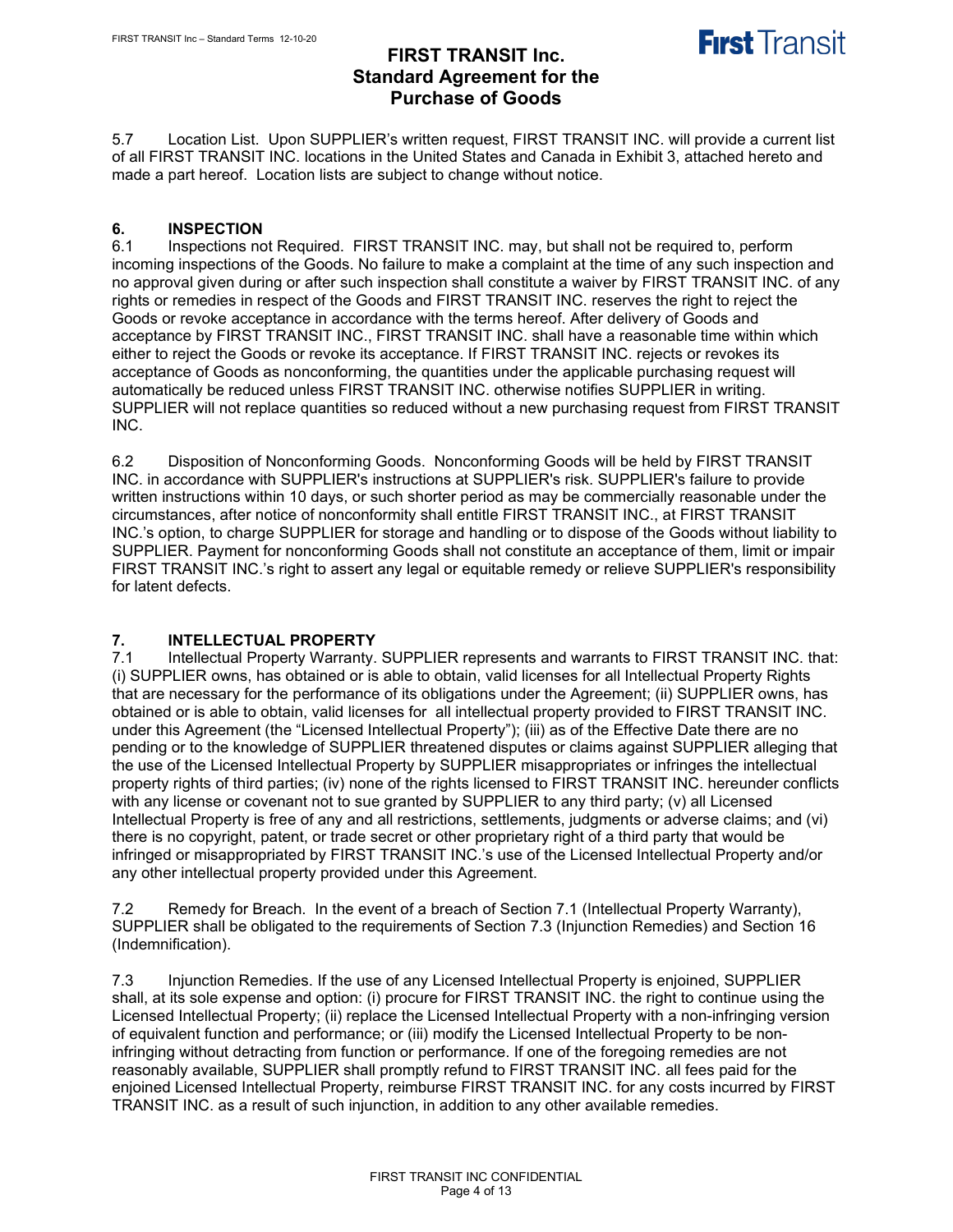# **First Transit**

## **FIRST TRANSIT Inc. Standard Agreement for the Purchase of Goods**

# **8. WARRANTIES**

Goods Warranty. SUPPLIER warrants that the Goods:

- a. Will be merchantable, of first class quality and fit for their intended purpose;
- b. Will be free from defects in design, material and workmanship, including latent or patent defects;
- c. Will be delivered free from any security interest or other lien or encumbrance;
- d. Will conform to the drawings, specifications, descriptions or samples furnished or specified by FIRST TRANSIT INC. or provided by SUPPLIER;
- e. Will comply with all statutory requirements and regulations relating to the sale of the Goods; and
- f. Will comply with all Category Specific Requirements appearing in Exhibit 2, attached hereto and made a part hereof.

8.2 Remedy for Breach. In the event of a breach of Section 8.1, FIRST TRANSIT INC. may elect to exercise its rights under Section 14 (Termination) or allow SUPPLIER to remedy any non-conformance with such warranty within ten (10) days following notification from FIRST TRANSIT INC. If SUPPLIER is unable to remedy such non-conformance within thirty (30) days following the initial notification from FIRST TRANSIT INC., SUPPLIER shall promptly refund any monies paid for such defective or non-conforming Goods in addition to any other remedies available to FIRST TRANSIT INC.

8.3 Bidding Process. SUPPLIER further warrants that (i) all factual representations made to FIRST TRANSIT INC. regarding SUPPLIER's capabilities during the bidding process were true, correct and complete and fairly described its capabilities; and (ii) as at the Effective Date, all information communicated to FIRST TRANSIT INC. during the bidding process and/or contained in any SUPPLIER response to any FIRST TRANSIT INC. request for proposal remains true, accurate and not misleading, save as may have been specifically disclosed in writing to FIRST TRANSIT INC. prior to execution of this Agreement.

8.4 Pass-Thru of Manufacturer Warranties. In addition to the warranties set forth in Section 8.1, SUPPLIER agrees to pass through to FIRST TRANSIT INC. all manufacturer warranties covering the Goods and, in the event of any defects, to facilitate any warranty claims against manufacturers on behalf of FIRST TRANSIT INC.

8.5 Site Safety; Permits. SUPPLIER further warrants that its employees will obey all rules and regulations applicable to the locations at which it conducts activities pursuant to this Agreement, and that it will, at its expense, obtain all necessary permits and licenses that may be required in order to meet its obligations under this Agreement.

8.6 Capacity; Authority. SUPPLIER warrants that it has full capacity and authority and all necessary consents (including where its procedures so require, the consent of its parent company) to enter into and perform its obligations under this Agreement and that the Agreement is executed by a duly authorized representative of the SUPPLIER.

8.7 Absence of Litigation. SUPPLIER warrants that no claim is being asserted and no litigation, arbitration or administrative proceeding is presently in progress or, to the best of its knowledge and belief, pending or threatened against SUPPLIER or any of its assets which will or might have a material adverse effect on its ability to perform its obligations under the Agreement.

# **9. PRICING**

Prices. All prices in Exhibit 1 are listed with FOB origin, inbound freight, landed costs and delivered pricing to the FIRST TRANSIT INC. locations and quoted in both US Dollars (\$USD) and Canadian Dollars (\$CAD). Prices are firm-fixed and shall not be increased by SUPPLIER during the Term; provided, however, if SUPPLIER's price for any Goods on the scheduled delivery date is lower than the price quoted in Exhibit 1, SUPPLIER shall sell the Goods to FIRST TRANSIT INC. at such lower price.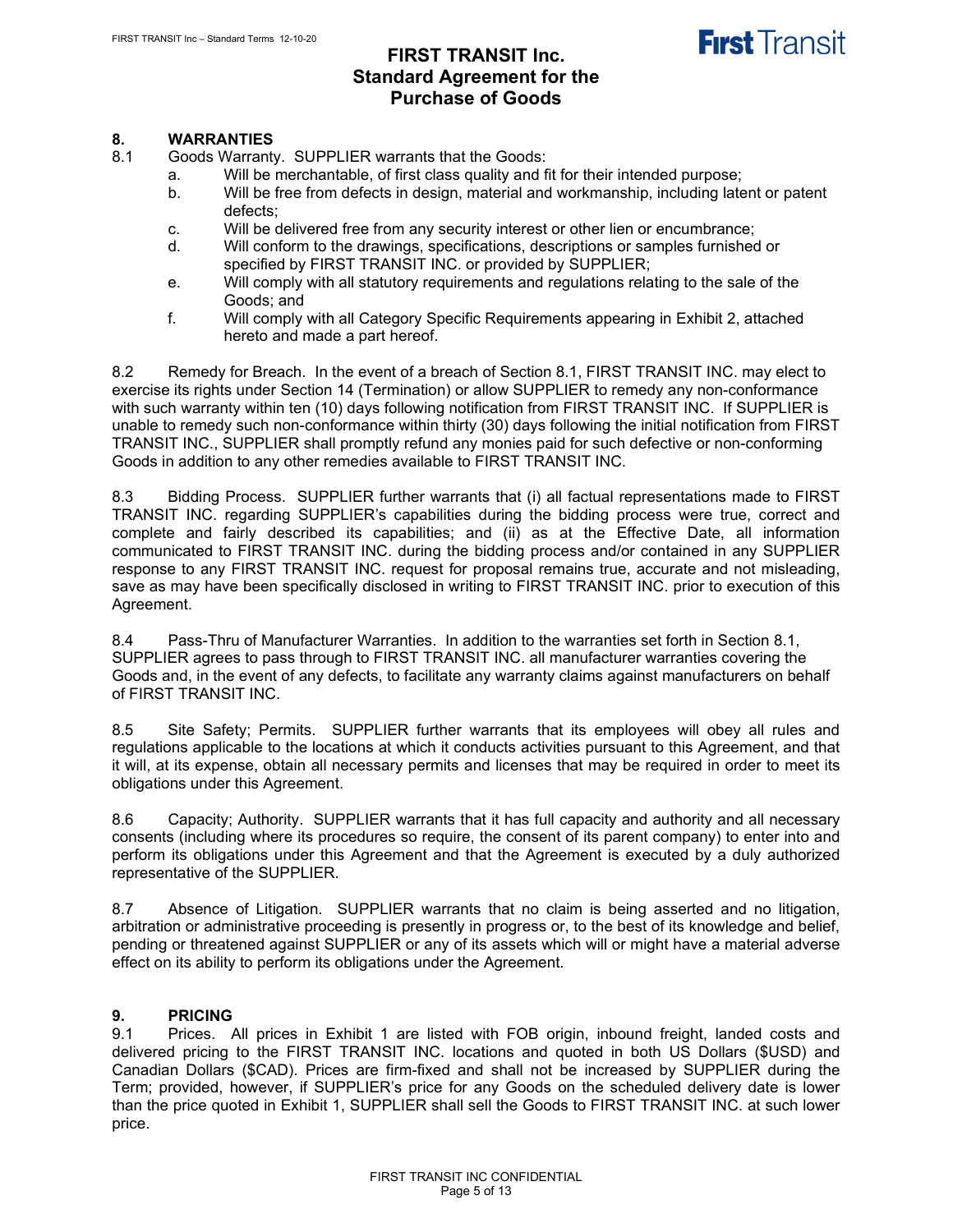

9.2 Please refer to Exhibit 7 for more detail on US to CAD Conversion / and example.

9.3 Most Favored Nations. SUPPLIER warrants that the price for the Goods is at least as low as the lowest price at which SUPPLIER is currently selling the Goods in the same or similar quantity and value to its other non-government customers.

# **10. PAYMENT TERMS**

FIRST TRANSIT INC. payment terms are net 60 days from receipt of invoice. SUPPLIER shall send all invoices to the address specified by FIRST TRANSIT INC. in writing. All invoices shall include the (i) Purchasing Request or Purchase Order number, as applicable; (ii) Ship to address; (iii) Location Name; and (iv) Location Number. Payment will not constitute acceptance of any Goods.

10.2 FIRST TRANSIT INC. reserves the right to require SUPPLIER to comply with FIRST TRANSIT INC.'s preferred payment methodologies. Discounted rates may be available based upon payment terms and other contractual criteria.

10.3 SUPPLIER further agrees that by submitting an invoice to FIRST TRANSIT INC., SUPPLIER acknowledges that the amount stated in the invoice is correct to the best of SUPPLIER's knowledge after reasonable investigation. When FIRST TRANSIT INC. pays the amount stated in the invoice, FIRST TRANSIT INC. will have fully satisfied its obligation to pay SUPPLIER for the Goods identified therein. Nothing in this Paragraph shall waive FIRST TRANSIT INC.'s right to object to an inaccurate invoice.

10.4 SUPPLIER agrees to invoice and accept payment for all Goods and Services in the local currency to where the Goods and Services are delivered:

a. United States, Puerto Rico, and Mexico deliveries shall be invoiced and paid in U.S. dollars. The invoice should specifically state First Transit Inc. for all activities associated with deliveries and payments in U.S. dollars.

b. Canada Deliveries shall be invoiced and paid in Canadian dollars. The invoice should specifically state First Transit Inc. for all activities associated with deliveries and payments in Canadian dollars.

#### **11. PARTS CERTIFICATION**

11.1 SUPPLIER will complete certification on all parts to be sold to any FIRST TRANSIT INC. location or entity, that those parts meet the technical standards as provided and included as exhibits to this contract. The standards may be updated as business conditions, regulations, laws and technologies dictate. FIRST TRANSIT INC. is required to make supplier aware of any changes to these specifications and provide updated copies of the standards. The applicable standards are included as Exhibit 6. The certification form will be completed for each category of parts and the list of certified parts will be included in Exhibit 1.

11.2 Any part numbers replaced (as referenced in Exhibit 6) must be certified by FIRST TRANSIT INC. in writing prior to the change being made. SUPPLIER must provide documentation that offered parts have been tested or validated to meet FIRST TRANSIT INC. specification requirements. A sample of the part will be provided, at no cost to FIRST TRANSIT INC., for goods offered and being certified to FIRST TRANSIT INC. to be used in testing.

#### **12. DATA AVAILABILITY**

SUPPLIER agrees to provide usage and invoice detail and additional parts and services information data in electronic format. SUPPLIER will provide reporting on a monthly basis.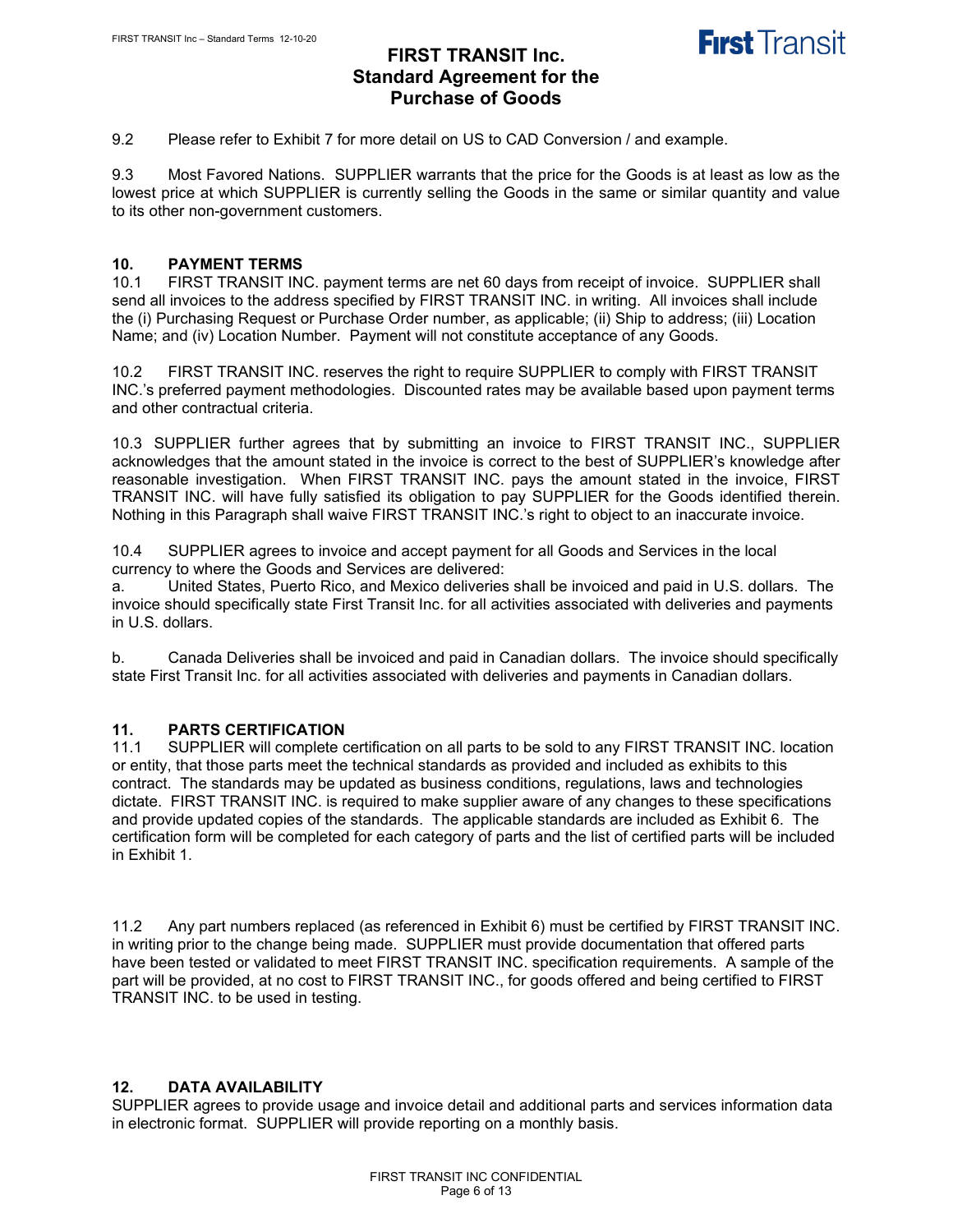

- a. Report all purchases made from any FIRST TRANSIT INC. location per the format in Exhibit 5, to be provided in .csv or .xls format.
- b. Report any parts that were superseded, or replaced, deleted for the part changed per the format in Exhibit 5.
- c. Parts purchased that were not included on the original contract as listed in Exhibit 1 in the format per Exhibit 1.
- d. Reports of any past due invoices to be provided monthly per the format and instructions provided in Exhibit 5.

## **13. ACCESS TO INFORMATION SYSTEMS**

Access, if any, to FIRST TRANSIT INC.'s information systems is granted solely to provide the Goods and is limited to those specific FIRST TRANSIT INC. information systems, access locations, time periods and personnel as are separately agreed to by FIRST TRANSIT INC. and SUPPLIER from time to time. FIRST TRANSIT INC. may require SUPPLIER Personnel to sign individual agreements prior to access to FIRST TRANSIT INC.'s information systems. Access is subject to FIRST TRANSIT INC. business control and information protection policies, standards and guidelines as may be modified from time to time. SUPPLIER agrees to access information systems only from specific locations approved for access by FIRST TRANSIT INC.

# **14. TERMINATION**

Termination for Convenience. FIRST TRANSIT INC. may terminate this Agreement or any purchasing request placed hereunder for convenience upon thirty (30) days prior written notice to SUPPLIER.

14.2 Termination for Cause.Either Party may terminate this Agreement on written notice if the other Party fails to comply with this Agreement after it has been notified in writing of the nature of the failure and been provided with a reasonable time to cure.

14.3 Termination for Bankruptcy.If either Party becomes insolvent, is unable to pay its debts when due, files for bankruptcy, is subject of involuntary bankruptcy, has a receiver appointed, or has its assets assigned, the other Party may terminate this Agreement without notice and may cancel any unfulfilled obligations.

14.4 Return of Materials.Upon termination of this Agreement, SUPPLIER shall promptly return to FIRST TRANSIT INC. all materials provided by FIRST TRANSIT INC. under this Agreement and all written Confidential Information provided by FIRST TRANSIT INC. to SUPPLIER.

## **15. TERMINATION ASSISTANCE**

Upon the expiration or termination of this Agreement for any reason, SUPPLIER will provide to FIRST TRANSIT INC. during any applicable notice period and for a reasonable period of time after the expiration or termination of this Agreement (such period, the "Termination Assistance Period"), such termination assistance as may be reasonably requested by FIRST TRANSIT INC. to facilitate the orderly transition of SUPPLIER's responsibilities hereunder to FIRST TRANSIT INC. or its designee, including the timely and complete transfer of data as directed by FIRST TRANSIT INC. and full cooperation with the new supplier (the "Termination Assistance"). Termination Assistance shall be provided without charge to FIRST TRANSIT INC. During the Termination Assistance Period SUPPLIER shall perform at a minimum in conformance with the level of service and with at least the same degree of accuracy, quality, completeness, timeliness, responsiveness and efficiency as was provided to FIRST TRANSIT INC. prior to commencement of the Termination Assistance Period.

## **16. INDEMNIFICATION**

SUPPLIER shall defend, indemnify, protect and hold harmless the FIRST TRANSIT INC. and its customers, directors, officers, employees (whether acting in the course of their employment or otherwise),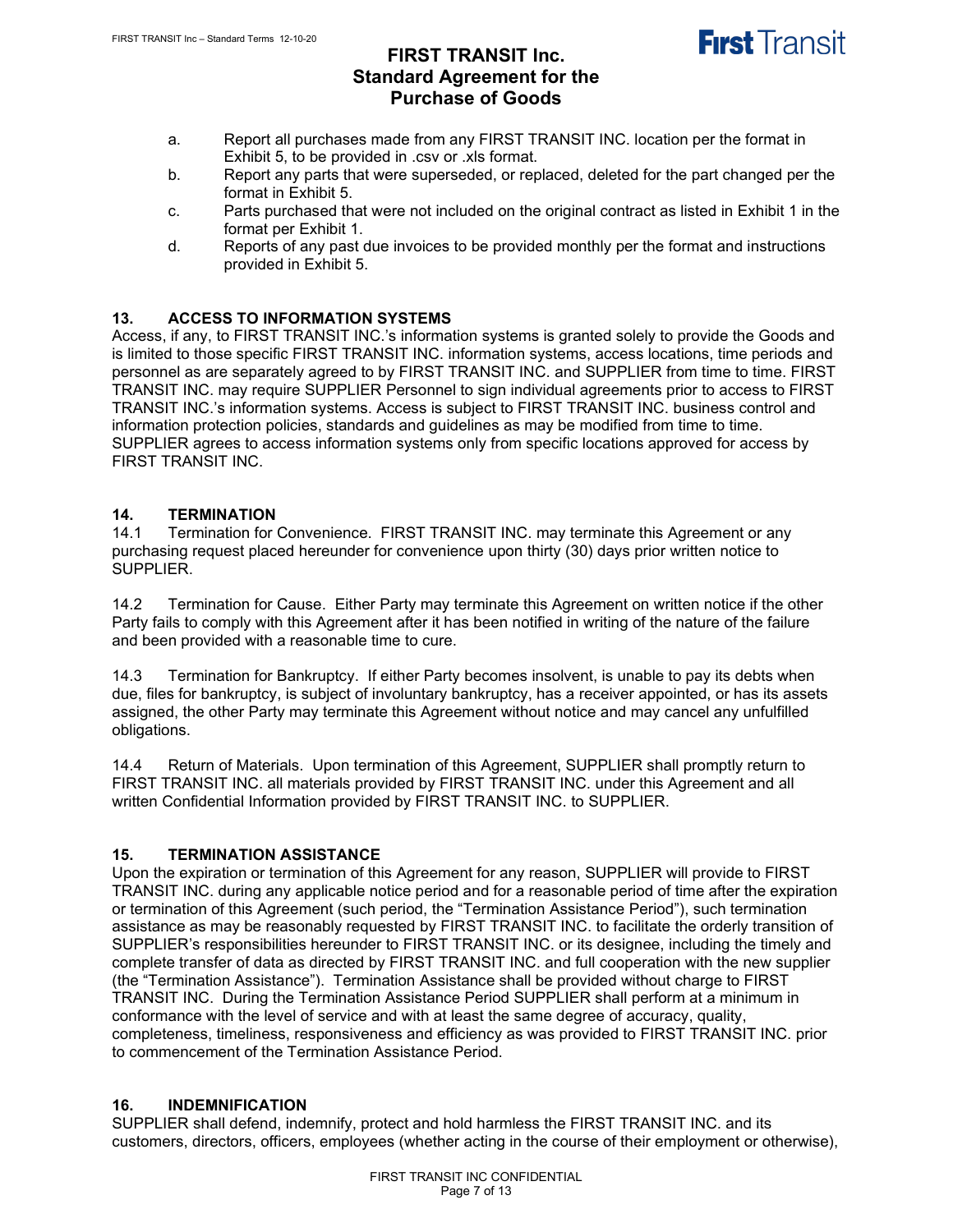

agents, representatives, successors and assigns (each, an "Indemnified Party") from and against any and all claims, losses, liens, demands, attorneys' fees, damages, liabilities, costs, expenses, obligations, causes of action, or lawsuits (collectively, "Claims") arising out of or resulting from (i) Suppliers' or personnel negligence; (ii) any act or omission or wilful misconduct of SUPPLIER or its Personnel; (iii) the breach of this Agreement by SUPPLIER or any Personnel (iv) property loss, damage, personal injury or death, sustained by any Party, any Party's employees and/or by any Personnel, (v) any Claim that any Licensed Intellectual Property infringes or misappropriates any third party Intellectual Property Right; or (vi) Supplier's or its personnel violation or nonconformity to any of the data protection requirements contained in Section 18 of this Agreement, including any associated data privacy laws, rules or regulations. An Indemnified Party shall have the right to participate in the selection of counsel and SUPPLIER shall not enter into any settlement agreement that contains any admission of liability on the part of FIRST TRANSIT INC. and/or any other Indemnified Party.

#### **17. INSURANCE, WAIVER OF SUBROGATION**

17.1 At a minimum, during the Term of this Agreement SUPPLIER will maintain in full force and effect, at SUPPLIER's expense:

- i. Commercial General Liability Insurance with limits of \$10,000,000 combined single limit for bodily injury, death, and property damage, including personal injury, contractual liability, independent contractors, broad-form property damage and products and completed operations coverage;
- ii. Automobile Liability Insurance covering liability arising out of all owned, hired and nonowned autos with limits in the amount of \$10,000,000 combined single limit each occurrence;
- iii. Garagekeepers Legal Liability Insurance with a limit of liability in an amount not less than \$500,000.00 per occurrence;
- iv. All-Risk Property Liability Insurance with limits not less than the full replacement value of SUPPLIER's personal property and equipment situated at an FIRST TRANSIT INC. site in connection with this Agreement;
- v. Workers' Compensation insurance as required by any applicable law or regulation having jurisdiction over SUPPLIER's employees.
- vi. Employer's Liability Insurance in the amount of \$1,000,000 each accident for bodily injury by accident and \$1,000,000 each employee for bodily injury by disease.
- vii. Umbrella or Excess Liability Insurance in an amount not less than \$5,000,000 per occurrence, which will provide additional limits for commercial general and automobile liability insurance.
- viii. As applicable, cyber insurance in an amount not less than \$5,000,000.

17.2 SUPPLIER shall provide FIRST TRANSIT INC. with a certificate of insurance evidencing that the required minimum coverage is in effect and that each Commercial General Liability and Automobile Liability policy names FIRST TRANSIT INC., its subsidiaries, directors, officers and employees as additional insureds. SUPPLIER shall provide a waiver of subrogation clause in favor of the additional insureds and provide that all insurance provided by the SUPPLIER shall be primary and that any other insurance maintained by or available to FIRST TRANSIT INC. shall be excess only and shall not contribute with this insurance. Such insurance shall also cover the acts or omissions of SUPPLIER's subcontractors under this Agreement. Such insurance shall require the insurer to provide FIRST TRANSIT INC. thirty (30) days advance written notice of any cancellation or adverse material change with respect to any of the policies. If SUPPLIER fails to procure or maintain in force the insurance specified herein, FIRST TRANSIT INC. may procure such insurance and the cost thereof shall be borne by SUPPLIER.

17.3 The insurance provided by SUPPLIER hereunder shall operate independent and apart from any obligations imposed upon SUPPLIER under the indemnification provisions of this Agreement, and that in no event will the coverage or limits of any insurance maintained by SUPPLIER under this Agreement, or the lack or unavailability of any other insurance, limit or diminish in any way SUPPLIER's obligations or liability to FIRST TRANSIT INC. hereunder.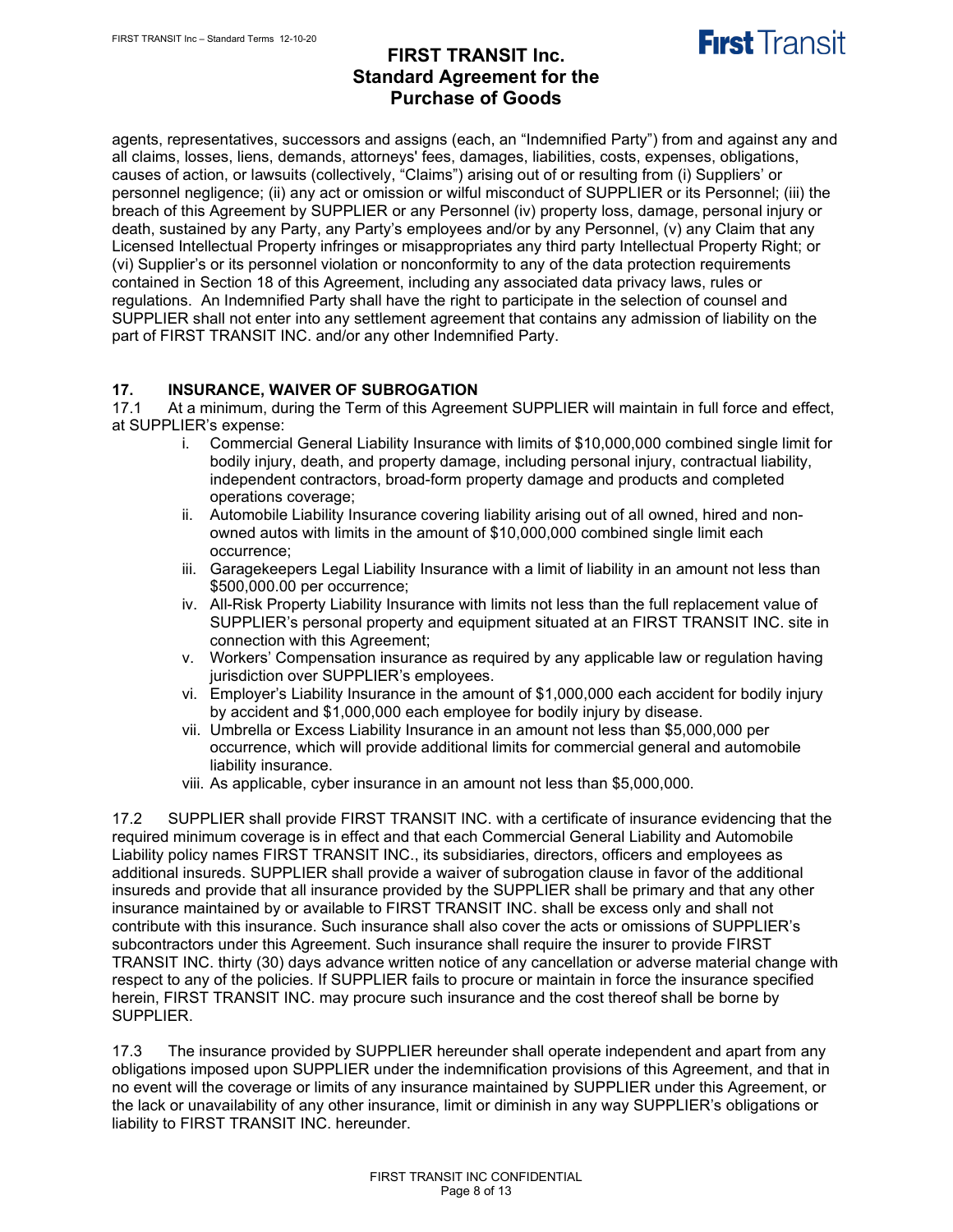

17.4 SUPPLIER's failure to provide and keep in force the aforementioned insurance shall be regarded as a material default hereunder, entitling FIRST TRANSIT INC. to exercise any or all of the rights and remedies provided hereunder.

# **18. NON-DISCLOSURE; DATA PROTECTION**

Confidential Information. "Confidential Information" means any information or data disclosed in connection with this Agreement that (i) is concerning or related to FIRST TRANSIT INC.'s general business operations (including without limitation business plans, processes, sales costs, profits, pricing methods, organization and employee lists); or (ii) is or concerns any FIRST TRANSIT INC. PII (as defined below). The existence of and terms and conditions of this Agreement shall be considered Confidential Information hereunder.

18.2 Confidential Information Obligations. SUPPLIER will protect, and will ensure its Personnel protect, Confidential Information to prevent the unauthorized use, dissemination, disclosure, alteration, destruction or publication thereof. SUPPLIER may disclose Confidential Information only to those of its Personnel who have a need to know and who are under an obligation of confidentiality at least as restrictive as that contained herein. Each such recipient of Confidential Information will be advised of the SUPPLIER's obligations under this Agreement. Confidential Information received may be used only to fulfill the purposes of the Agreement. If the SUPPLIER or any of its Affiliates is requested or required by subpoena, court order, or similar process or applicable governmental regulation to disclose any Confidential Information, the SUPPLIER will provide FIRST TRANSIT INC. with prompt notice of such request or obligation so that FIRST TRANSIT INC. may seek an appropriate protective order or procedure if it elects to do so. Obligations regarding Confidential Information will survive termination of this Agreement and survive perpetually.

18.3 Exclusions. The foregoing confidentiality obligations will not apply to Confidential Information that: (i) is already known to SUPPLIER prior to disclosure; (ii) is or becomes a matter of public knowledge through no fault or breach on the part of SUPPLIER; (iii) is rightfully received without a duty of confidentiality from a third party who has the right to transfer or disclose it; (iv) is independently developed by SUPPLIER without reliance upon any Confidential Information of FIRST TRANSIT INC.; (v) is disclosed by operation of law; or (vii) is disclosed by SUPPLIER with the prior written approval of FIRST TRANSIT INC..

18.4 Personal Information; Data Protection.

18.4.1 Notwithstanding anything to the contrary in this Agreement, SUPPLIER shall, and shall cause its subcontractors and all Personnel to, no later than the Effective Date, establish and implement, and thereafter maintain, a comprehensive information security program that is reasonably designed to protect the security, confidentiality, and integrity of (i) FIRST TRANSIT INC. PII (as defined below) and any applicable laws, rules or regulations associates with PII; and (ii) FIRST TRANSIT INC. Confidential Information. Such program, the content and implementation of which must be fully documented in writing, shall contain administrative, technical, and physical safeguards appropriate to SUPPLIER's size and complexity, the nature and scope of SUPPLIER's activities, and the sensitivity of the personal information and confidential information received from or collected about FIRST TRANSIT INC., its employees, customers and contractors.

18.4.2 As used herein, "FIRST TRANSIT INC. PII" means the personally identifiable information of FIRST TRANSIT INC. and its employees, customers, contractors, vendors and other third parties, including personal data regulated under privacy or data protection laws and non-public personal information or sensitive personal information. Examples of FIRST TRANSIT INC. PII include without limitation: names, addresses, national ID numbers (e.g., social security numbers), telephone numbers, email addresses, human resources information and data, financial account numbers, credit card information, payment information, driver's license and customer account data.

18.4.3 Any FIRST TRANSIT INC. PII collected or accessed by SUPPLIER in the performance of this Agreement shall be limited to that which is strictly necessary to perform its obligations hereunder or to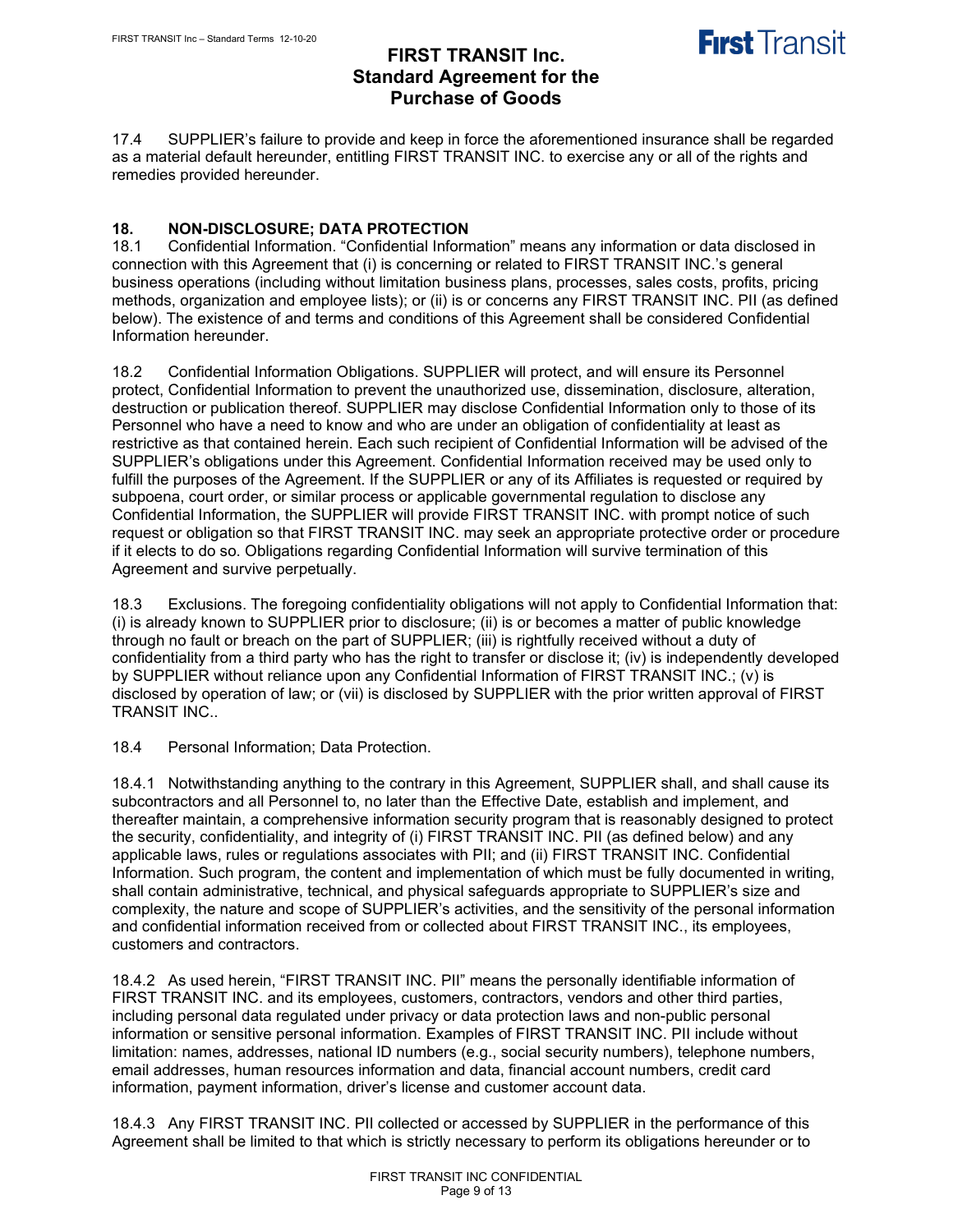

fulfill any legal requirements. SUPPLIER must immediately notify FIRST TRANSIT INC. of any actual, suspected or alleged security breach that may result in the unauthorized use, access, disclosure, alteration or destruction of FIRST TRANSIT INC. PII.

18.4.4 Upon request from FIRST TRANSIT INC., SUPPLIER shall provide FIRST TRANSIT INC. with any or all FIRST TRANSIT INC. PII in SUPPLIER's possession. Upon termination or expiration of this Agreement, SUPPLIER shall within ten (10) calendar days thereafter, at FIRST TRANSIT INC.'s sole discretion either (i) provide FIRST TRANSIT INC. with all documents and materials (including any and all copies) containing FIRST TRANSIT INC. PII, together with all other materials and property of FIRST TRANSIT INC., which are in its possession or under its control or (ii) destroy all such specified documents and materials (including any and all copies in any and all formats) and provide FIRST TRANSIT INC. with a certificate of destruction signed by an officer of SUPPLIER.

18.5 PCI Compliance. SUPPLIER acknowledges that SUPPLIER is responsible for, and shall take such steps as are necessary to protect, the security of FIRST TRANSIT INC.'s and its customers' cardholder data in the possession or control of SUPPLIER in connection with providing Goods or services under this Agreement. SUPPLIER, its affiliates and their respective Personnel, as applicable, shall at all times comply, at its own cost, with the PCI Data Security Standards (PCI DSS) and any related laws, rules or regulations, and requirements for any work involving cardholder data as prescribed by the PCI Security Standards Council as the same may be amended from time to time.

## **19. FORCE MAJEURE**

Neither party shall be liable for any delays in performing its obligations hereunder (except for the obligation to pay money) if such delays arise, directly or indirectly, out of causes beyond the control of such party, including without limitation public disturbances, fires or acts of God.

## **20. PUBLICITY**

SUPPLIER shall obtain FIRST TRANSIT INC.'s written approval before making publicity announcements regarding this Agreement, the Goods supplied hereunder or using the name, trademarks, trade names or service marks which belong to FIRST TRANSIT INC. or any other reference from which the name of FIRST TRANSIT INC. can be inferred. SUPPLIER shall cause its Personnel to comply with this requirement.

## **21. CUMULATIVE REMEDIES**

All remedies of FIRST TRANSIT INC. provided for herein are cumulative and shall be in addition to all other rights and remedies provided by law. The exercise of any right or remedy by FIRST TRANSIT INC. hereunder shall not in any way constitute a cure or waiver of default hereunder or invalidate any act done pursuant to any notice of default, or prejudice FIRST TRANSIT INC. in the exercise of any of its rights hereunder.

#### **22. SET-OFF**

FIRST TRANSIT INC. shall be entitled to set off any amount owing from SUPPLIER to FIRST TRANSIT INC. or to any of FIRST TRANSIT INC. Affiliate against any amount payable under this Agreement.

#### **23. DISPUTED CHARGES**

FIRST TRANSIT INC. may withhold payment of a disputed charge subject to good faith dispute provided that FIRST TRANSIT INC. pays the undisputed portion of all charges in accordance with this Section, and reasonably cooperates with SUPPLIER's efforts to investigate and resolve the dispute. If the disputed charge is found to be an error, SUPPLIER shall issue a credit or reverse the amount incorrectly billed. If after a reasonable, good faith investigation, SUPPLIER determines that a disputed charge was billed correctly, SUPPLIER shall issue a new invoice, and payment shall be due from FIRST TRANSIT INC. in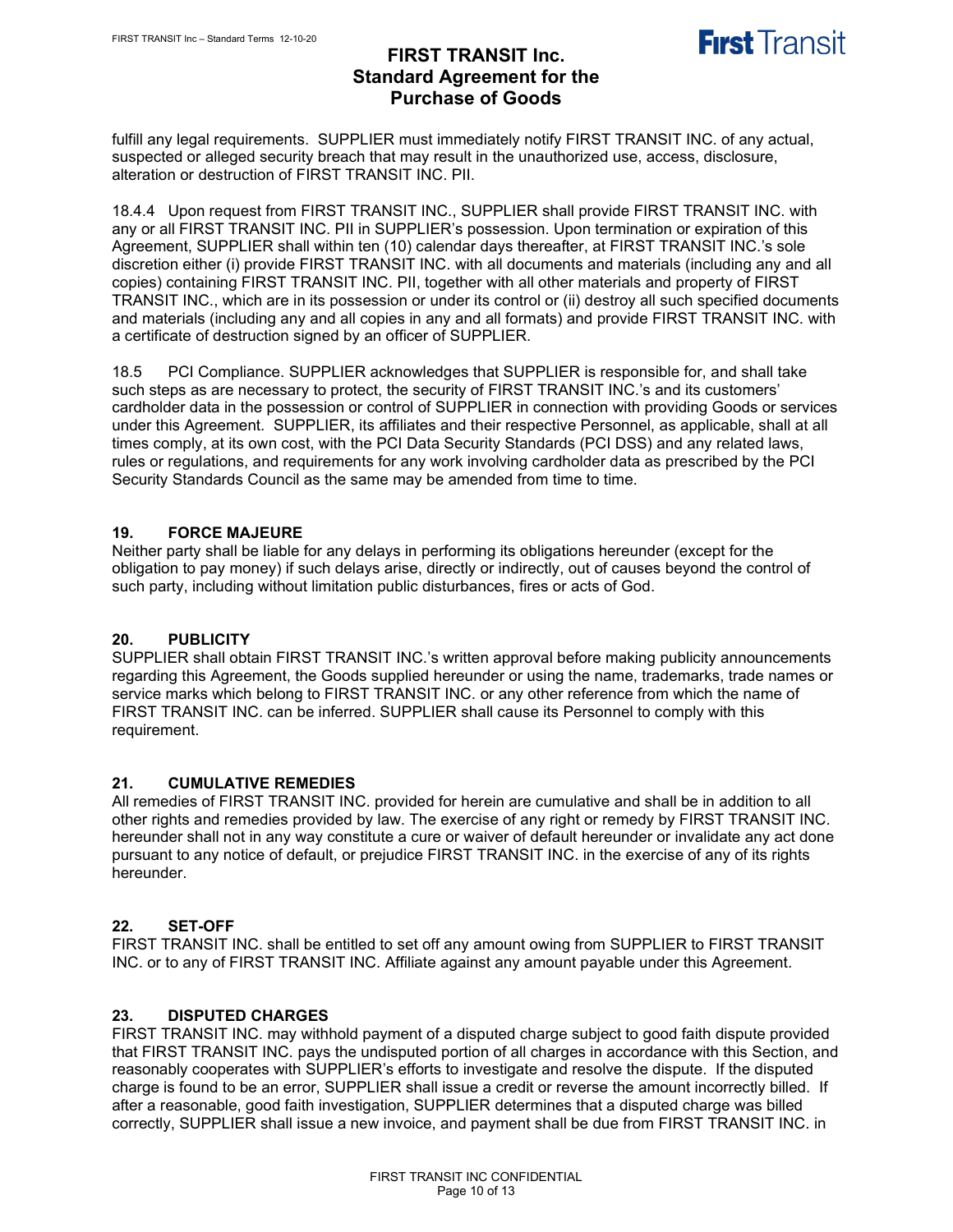

accordance with Section above. If FIRST TRANSIT INC. still disputes the charge, the parties will submit the dispute for negotiation pursuant to Section 32 below.

### **24. LIMITATION OF SUPPLIER ACTIONS**

All claims and actions of SUPPLIER against FIRST TRANSIT INC. arising out of or relating to this Agreement shall be commenced within six (6) months from the occurrence of the facts giving rise to such claim or action, or such claim or action shall be deemed waived and forever barred.

### **25. ASSIGNMENT OF RIGHTS**

SUPPLIER shall not assign this Agreement, or assign any rights or delegate any obligations hereunder, without the prior written consent of FIRST TRANSIT INC., not to be unreasonably withheld, and any attempted assignment or transfer without such consent shall be void at FIRST TRANSIT INC.'s option. Subject to the preceding clause, this Agreement will be binding upon, inure to the benefit of and be enforceable by the parties and their respective successors and assigns.

### **26. NOTICES, CONSENTS AND APPROVALS**

Any notice required or permitted by this Agreement must be in writing and must be sent by facsimile, by nationally recognized commercial overnight courier, or mailed by United States registered or certified mail, addressed to the other party at the address below or to such other address for notice (or facsimile number, in the case of a notice by facsimile) as a party gives the other party written notice of in accordance with this Section. Any such notice will be effective as of the date of receipt:

If to FIRST TRANSIT INC.:

FIRST TRANSIT INC. 600 Vine Street, Suite 1400 Cincinnati, Ohio 45202 Attn: Legal Department, with a copy to Corporate Procurement

If to SUPPLIER:

\_\_\_\_\_\_\_\_\_\_\_\_\_\_\_\_\_\_\_\_\_\_ \_\_\_\_\_\_\_\_\_\_\_\_\_\_\_\_\_\_\_\_\_\_  $\overline{\phantom{a}}$  , and the set of the set of the set of the set of the set of the set of the set of the set of the set of the set of the set of the set of the set of the set of the set of the set of the set of the set of the s \_\_\_\_\_\_\_\_\_\_\_\_\_\_\_\_\_\_\_\_

## **27. COMPLIANCE WITH LAWS; SAFETY**

SUPPLIER shall, and shall cause its Personnel to, comply with all applicable laws, safety legislation, regulations, safety standards and all legally binding requirements of all federal, state and local governmental authorities applicable to either party's performance under this Agreement, including without limitation any industry-specific safety regulations and standards relating to the supply of the Goods .

27.2 While performing any work or services on premises owned or occupied by FIRST TRANSIT INC., SUPPLIER shall, and shall cause its Personnel to, comply with all applicable workplace health and safety rules, policies and procedures and obey all reasonable instructions issued by FIRST TRANSIT INC. authorized personnel. SUPPLIER shall give FIRST TRANSIT INC. reasonable advance notice of visits to any FIRST TRANSIT INC. location. Site safety rules will be made available to SUPPLIER on request.

#### **28. SEVERABILITY**

Any provision of this Agreement that is held by a court of competent jurisdiction to violate applicable law shall be limited or nullified only to the extent necessary to bring the Agreement within the requirements of such law.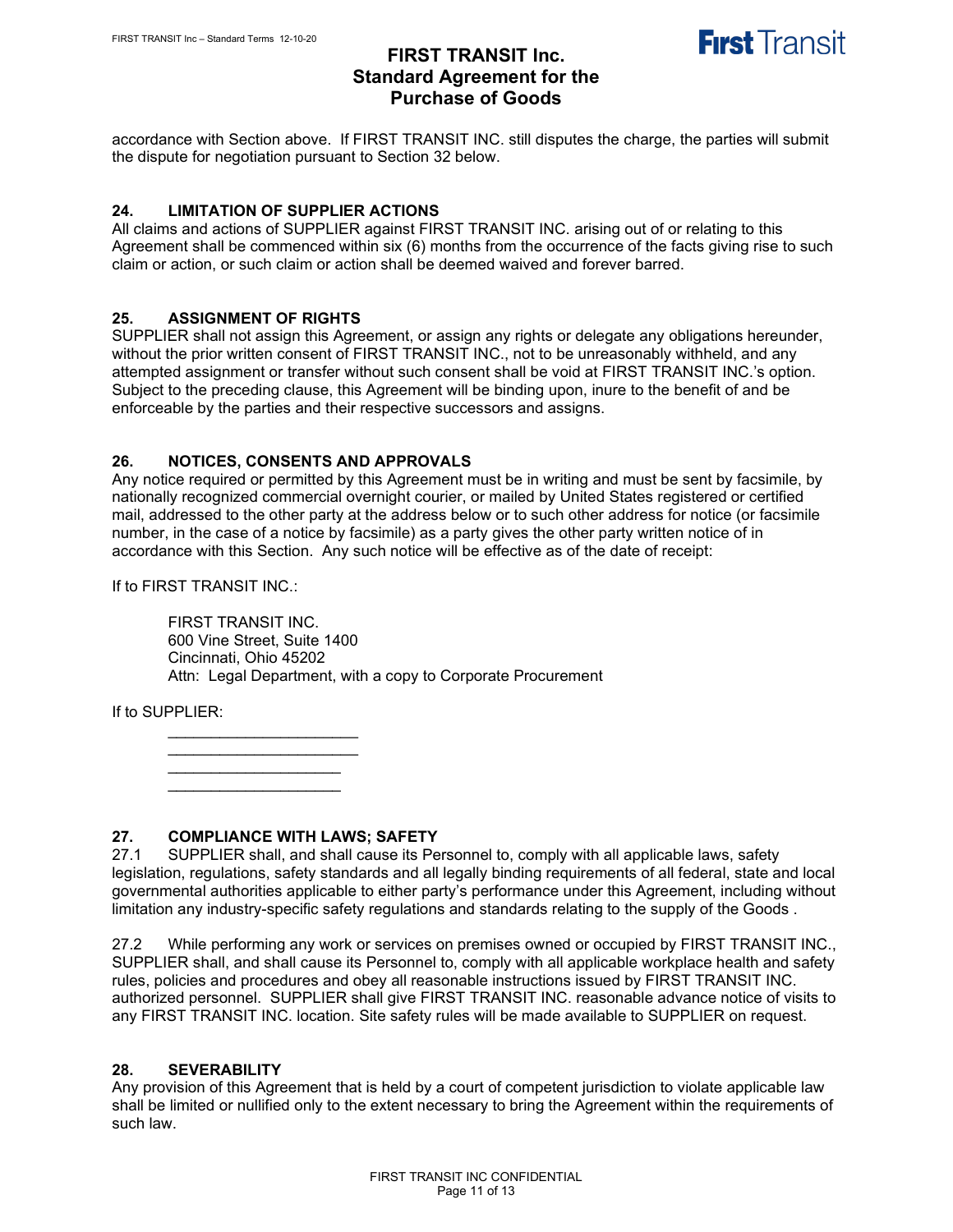

#### **29. NO WAIVERS, MODIFICATION**

Any waiver of any right or default hereunder shall be effective only in the instance given and will not operate or imply a waiver of any other or similar right or default on any subsequent occasion. No waiver, modification or amendment of this Agreement or of any provision hereof will be effective unless in writing and signed by the party against whom such waiver, modification or amendment is sought to be enforced.

#### **30. GOVERNING LAW**

This Agreement and all claims arising out of this Agreement shall be governed by, enforced under and construed in accordance with the laws of the state of Ohio without giving effect to its choice or conflict of law provisions or rules and without reference to the UN Convention on Contracts for the International Sale of Goods.

#### **31. VENUE AND JURISDICTION**

Each party hereby (a) agrees that any appropriate state or federal court located in Cincinnati, Ohio shall have exclusive jurisdiction over all claims, disputes or litigation arising out of this Agreement and the transactions contemplated hereby; (b) consents to submit to the exclusive jurisdiction of any appropriate state or federal court located in Cincinnati, Ohio for any litigation arising out of this Agreement and the transactions contemplated hereby; and (c) waives any objection to the laying of venue of any litigation arising out of this Agreement and the transactions contemplated hereby in the state or federal courts located in Cincinnati, Ohio.

#### **32. DISPUTE RESOLUTION**

The parties shall negotiate in good faith in an attempt to resolve any dispute that may arise under this Agreement. Disputes that cannot be resolved by negotiation shall be submitted to mediation using a mutually agreed upon mediator. In the absence of an agreement on a mediator, each party shall select a temporary mediator and those mediators shall jointly select the permanent mediator. If mediation is not successful, the parties may pursue their remedies as they choose. Nothing in this Agreement shall be deemed to prevent the parties from agreeing in the future to submit a dispute to arbitration. Except where clearly prevented by the area in dispute, SUPPLIER agrees to continue performing its obligations under this Agreement while the dispute is being resolved unless and until this Agreement expires or is terminated in accordance herewith.

#### **33. INDEPENDENT CONTRACTORS**

Except as may otherwise be mutually agreed by the parties and pre-approved in writing by FIRST TRANSIT INC.'s Law Department, SUPPLIER and FIRST TRANSIT INC. are independent contractors, and nothing in this Agreement shall be deemed to create any employment, partnership, joint venture, franchise or agency relationship between the parties or to authorize either party to enter into any commitment or agreement binding on the other party.

#### **34. ENTIRE AGREEMENT**

This Agreement constitutes the entire agreement of the parties relating to the subject matter hereof and supersedes any other prior agreements and understandings between the parties, both oral and written, regarding such subject matter. No course of dealing, usage of trade or course of performance shall be relevant to explain or supplement any of the terms and conditions of this Agreement.

#### **35. AMENDMENTS**

This Agreement may not be amended or modified except by a written amendment signed by authorized signatories of both parties.

#### **36. LANGUAGE**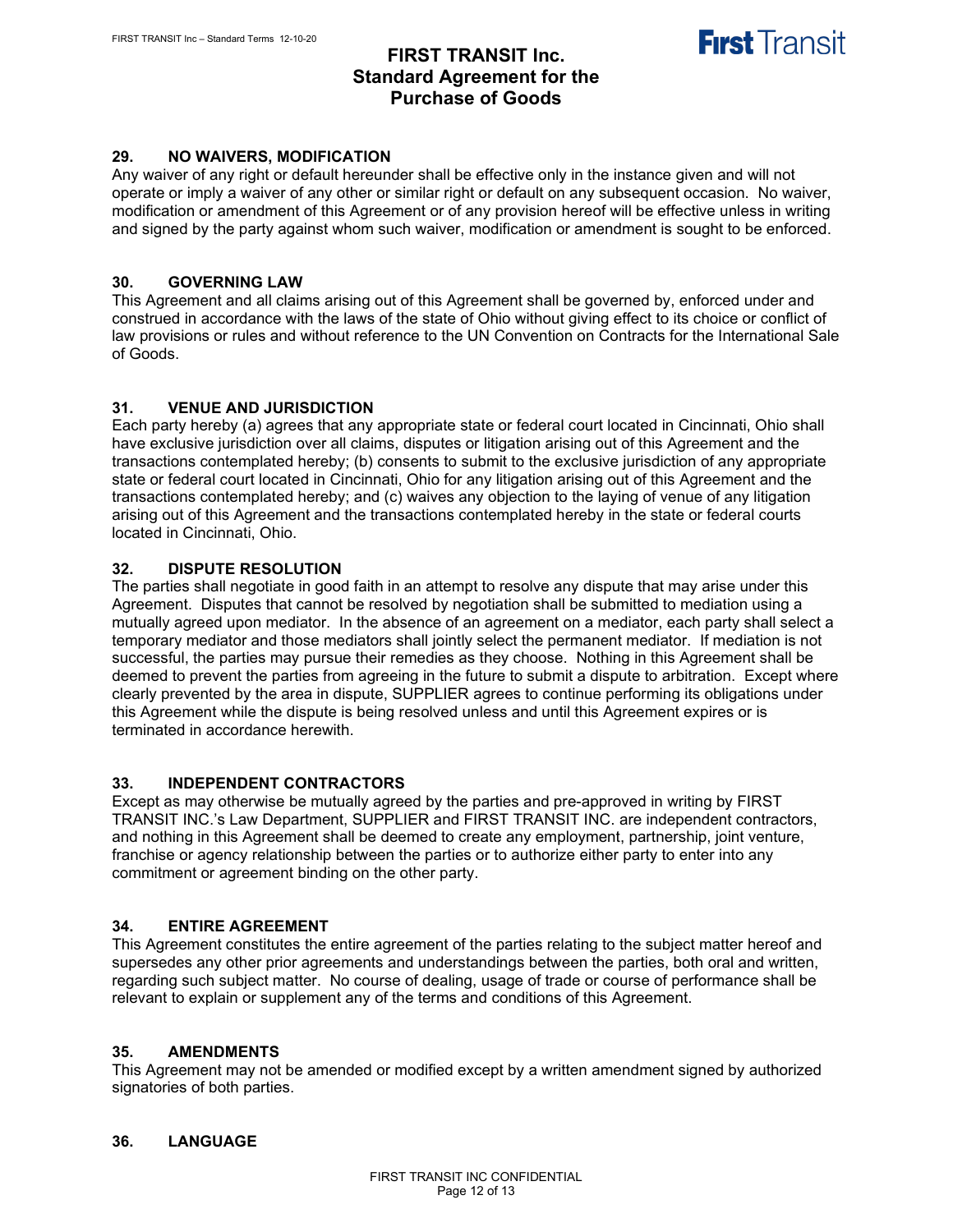

This Agreement has been executed and delivered in the English language and all documents or notices to be delivered pursuant to or in connection with this Agreement shall be in the English language or, if any such document or notice is not in the English language, accompanied by an English translation thereof, and the English language version of any such document or notice shall control for purposes hereof.

#### **37. COUNTERPARTS**

This Agreement may be executed in one or more counterparts, each of which will be deemed an original, but which collectively will constitute one and the same instrument.

### **38. ORDER OF PRECEDENCE**

In the case of inconsistency between the provisions of this Agreement and any Exhibits hereto or any other documents exchanged between the parties in respect to this Agreement (including any purchasing request hereunder), this Agreement will control.

### **39. SURVIVING PROVISIONS**

All provisions which by their nature extend beyond the termination of this Agreement shall survive such termination and remain in full force and effect, including without limitation the following sections : Inspection, Termination Assistance, Cumulative Remedies, Publicity, Non-Disclosure; Data Protection, Indemnification, Warranties, Insurance, Intellectual Property, Venue and Jurisdiction, Governing Law, Limitation of SUPPLIER Actions, and Set-Off.

## **40. SUBCONTRACTORS**

SUPPLIER will not subcontract any services and/or Goods hereunder to other persons or entities without the prior written approval of FIRST TRANSIT INC., which may be granted or withheld in FIRST TRANSIT INC.'s sole discretion. Subcontracting any part of this Agreement shall not relieve the SUPPLIER of any of its obligations or duties under the Agreement. SUPPLIER agrees to impose on its subcontractors the same obligations imposed upon SUPPLIER under this Agreement with respect to Warranties (Paragraph 8), Indemnification (Paragraph 16), Insurance and Insurance Certificates (Paragraph 17), Non-Disclosure; Data Protection (Paragraph 18), Compliance with Law and Safety (Paragraph 27), and FIRST TRANSIT INC.'s CSR and Supplier Code of Conduct (Section 2.7). SUPPLIER shall be responsible and liable for all acts and omissions of its subcontractors, their employees or agents as though they are its own.

IN WITNESS WHEREOF, the Parties have executed this Agreement to become effective as of the Effective Date.

| FIRST TRANSIT INC. | [INSERT SUPPLIER NAME] |  |
|--------------------|------------------------|--|
|                    |                        |  |
| By:                | By:                    |  |
| Name:              | Name:                  |  |
| Title:             | Title:                 |  |
| Date:              | Date:                  |  |
|                    |                        |  |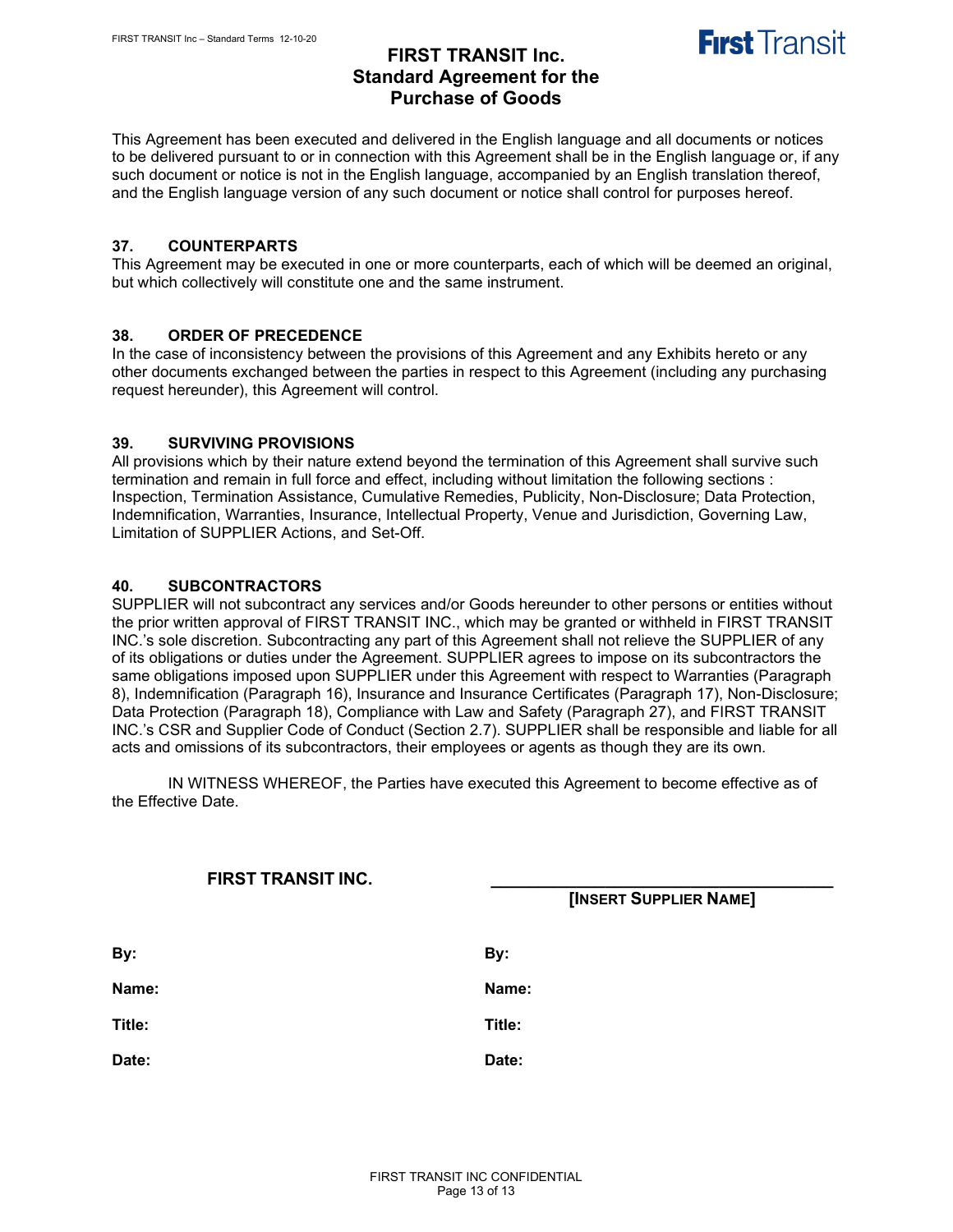

This Standard Agreement for the Purchase of Goods and Services ("Agreement") is between **FIRST TRANSIT INC.** and **[INSERT SUPPLIER NAME]** ("SUPPLIER") and sets forth the terms and conditions under which SUPPLIER will sell to FIRST TRANSIT INC., and FIRST TRANSIT INC. will purchase from SUPPLIER, the Goods and Services.

# **1. DEFINITIONS**

"Affiliate" as to SUPPLIER or FIRST TRANSIT INC., shall mean any corporation, partnership, limited liability company, or other domestic or foreign entity (a) of which a controlling interest is owned directly or indirectly by a Party, or (b) controlled by, or under common control with, a Party.

1.2 "Days" or "days" means calendar days unless otherwise specified.

1.3 "Goods" means any of the products set forth in Exhibit 1-A. FIRST TRANSIT INC. may require the addition or removal of Goods to and/or from Exhibit 1-A upon written notice to SUPPLIER specifying the Goods to be added or removed, as applicable.

1.4 "Intellectual Property Rights" or "Intellectual Property" means all rights in patents, copyrights, moral rights, trade secrets, mask works, trademarks, service marks and other intellectual property rights.

1.5 "Parties" or "Party" shall mean FIRST TRANSIT INC. and SUPPLIER in the plural and FIRST TRANSIT INC. or SUPPLIER, as the case may be, in the singular.

1.6 "Personnel" means workers employed or contracted by SUPPLIER or its subcontractors for the provision of the Goods and any Services to FIRST TRANSIT INC. hereunder.

1.7 "Services" means the services provided, or contracted to be provided, by SUPPLIER as set forth in the Statement of Work.

1.8 "SOW" or "Statement of Work" means the description of the Services and/or deliverables to be provided by SUPPLIER to FIRST TRANSIT INC. and related business terms set forth in Exhibit 1-B.

# **2. SCOPE OF AGREEMENT**<br>**2.1** Acceptance: Conflict with P

Acceptance; Conflict with Purchasing Requests or Other Documents. SUPPLIER has read and understands this Agreement. SUPPLIER's signature hereon or commencement of any work or services hereunder shall constitute SUPPLIER's acceptance of, and agreement to sell the Goods and Services to FIRST TRANSIT INC. on and subject to, these terms and conditions only. The terms and conditions of this Agreement shall govern any and all FIRST TRANSIT INC. purchasing requests and shall supersede any additional or contrary terms set forth in any such purchasing request or any SUPPLIER acceptance, confirmation, invoice, SOW or other similar document.

2.2 FIRST TRANSIT INC. Affiliate Purchases. Any Affiliate of FIRST TRANSIT INC. may purchase Goods and Services directly from SUPPLIER under this Agreement through the issuance of a purchasing request to SUPPLIER. Upon SUPPLIER's acceptance of such purchasing request, the terms of this Agreement will apply between such FIRST TRANSIT INC. Affiliate and SUPPLIER and references in this Agreement to "FIRST TRANSIT INC." shall mean the FIRST TRANSIT INC. Affiliate that issued the purchasing request.

2.3 FIRST TRANSIT INC. Affiliate Liability. Only the FIRST TRANSIT INC. Affiliate that issues a purchasing request hereunder incurs any obligation or liability to SUPPLIER with respect to the particular purchasing request and such FIRST TRANSIT INC. Affiliate is solely responsible for all claims arising out of its own performance.

2.4 FIRST TRANSIT INC. Management or Contract Customers. Anything in this Agreement to contrary notwithstanding, any third party for which FIRST TRANSIT INC. or an FIRST TRANSIT INC. Affiliate is providing management and/or contract support services under an existing, bona fide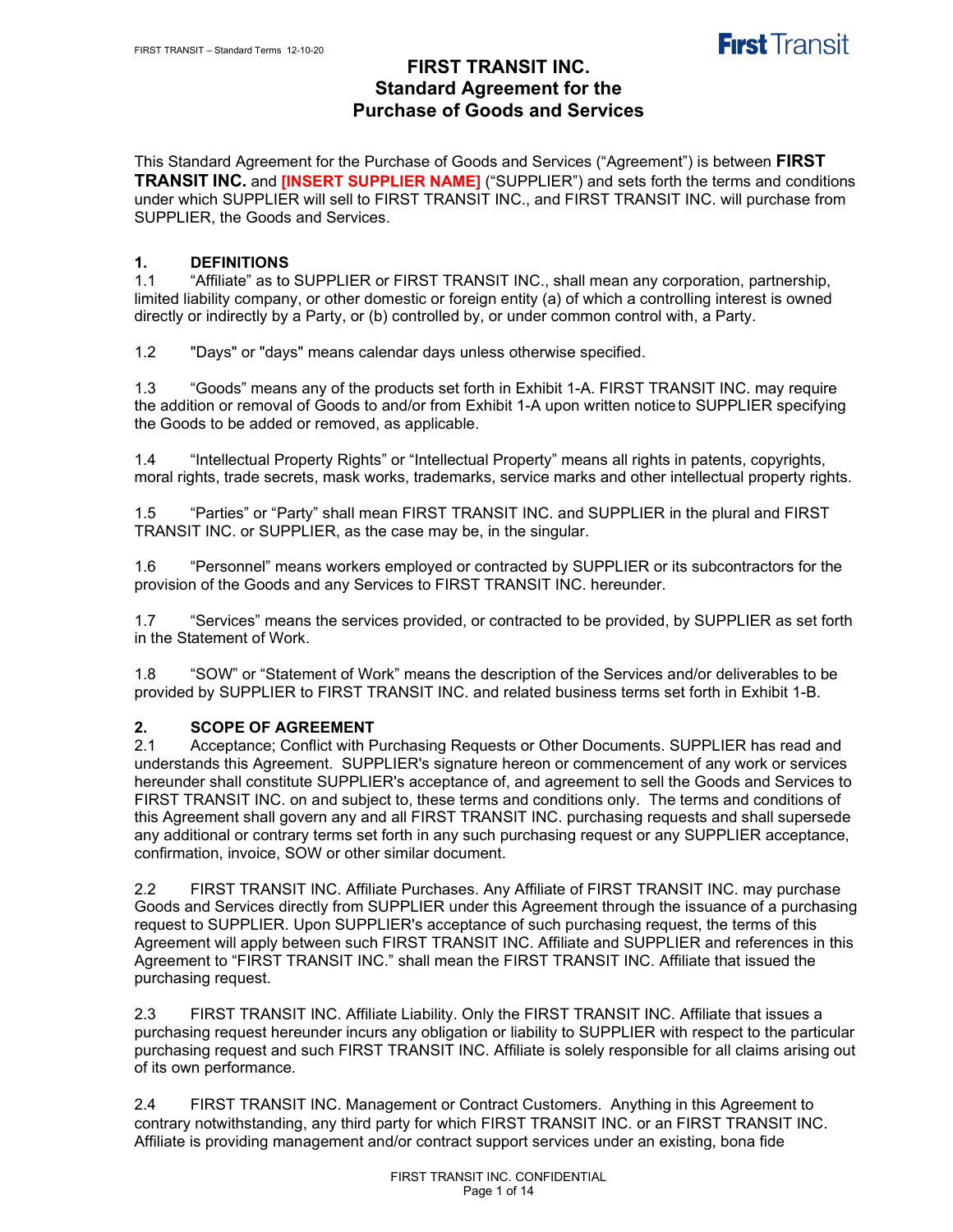

agreement for such services (each, an "FIRST TRANSIT INC. Customer") may place a purchasing request under this Agreement directly with SUPPLIER for the purchase of the Goods and Services. FIRST TRANSIT INC. or its Affiliates may from time-to-time place purchasing requests for Goods and Services for and on behalf of an FIRST TRANSIT INC. Customer. In such event, FIRST TRANSIT INC. shall be deemed to do so as an agent of the FIRST TRANSIT INC. Customer, and the FIRST TRANSIT INC. Customer for which FIRST TRANSIT INC. so acts as agent (and not FIRST TRANSIT INC.) shall be solely responsible for all claims arising out of it own performance under such purchasing request. Each FIRST TRANSIT INC. Customer hereby acknowledges that it will fully comply with and be bound by the terms and conditions of this Agreement with respect to any purchasing request issued by, or on behalf of, the FIRST TRANSIT INC. Customer. In no event shall FIRST TRANSIT INC. or its Affiliates be deemed to be a guarantor of, or otherwise be responsible for, any performance or payment obligation of an FIRST TRANSIT INC. Customer under any purchasing request issued by an FIRST TRANSIT INC. Customer or by FIRST TRANSIT INC. or its Affiliates for and on behalf of an FIRST TRANSIT INC. Customer. SUPPLIER may independently qualify FIRST TRANSIT INC. Customers for the volume of business and credit terms extended.

2.5 Internal Use Only. All Goods purchased by FIRST TRANSIT INC. or an FIRST TRANSIT INC. Customer hereunder shall be for internal use only and not for resale or as stock in trade.

2.6 Corporate Social Responsibility ("CSR"); SUPPLIER Code of Conduct. It is FIRST TRANSIT INC.'s expectation that SUPPLIER will observe and comply with the requirements of the CSR and the SUPPLIER Code of Conduct set forth in Exhibit 4 , attached hereto and made a part hereof. FIRST TRANSIT INC. will monitor and periodically audit SUPPLIER's CSR compliance, and SUPPLIER agrees to document, and upon request make available to FIRST TRANSIT INC., its compliance efforts and results to evidence SUPPLIER's commitment to comply with such requirements.

2.7 Utilization of Disadvantaged Business Enterprises (DBE) & Small Business Enterprises (SBE). It is the policy of FIRST TRANSIT INC. that disadvantaged and small businesses, as defined in applicable federal and state regulations, will have the maximum practicable opportunity to participate in the awarding of FIRST TRANSIT INC. contracts and related subcontracts. SUPPLIER agrees to employ good-faith efforts to carry out this policy through award of subcontracts to small or disadvantaged business enterprises to the fullest extent consistent with the efficient performance of this Agreement. SUPPLIER shall maintain records showing: (a) subcontract awards, specifically to DBEs and SBEs; (b) specific efforts to identify and award such subcontracts to DBEs and SBEs; and (c) copies of executed subcontracts to establish (i) actual DBE and SBE participation, (ii) percent of total purchases and (iii) total amounts paid to DBEs and SBEs. SUPPLIER agrees to submit periodic reports of subcontract and/or SUPPLIER awards to DBEs and SBEs in such form and manner, and at such times, as FIRST TRANSIT INC. shall prescribe and will provide FIRST TRANSIT INC. reasonable access to SUPPLIER's books, records and accounts for the purpose of verifying DBE and SBE participation and the good-faith efforts to carry out this DBE and SBE policy.

## **3. TERM OF AGREEMENT**

The term of this Agreement will commence on the date of the last signature hereto (the "Effective Date") and will continue thereafter for a period of twenty-four (24) months unless earlier terminated in accordance the provisions hereof or extended by mutual written agreement of the Parties (the "Term").

# **4. NO MINIMUM COMMITMENT; NON-EXCLUSIVITY; ORDERING**

No Minimum Commitment. This Agreement does not obligate FIRST TRANSIT INC. to purchase a minimum volume or specific amount of Goods and Services or forecast the monthly or quarterly quantities required to support its operations.

4.2 Non-Exclusivity. Anything in this Agreement to the contrary notwithstanding, FIRST TRANSIT INC. may manufacture or buy goods and services from third parties that are identical or similar to the Goods and Services.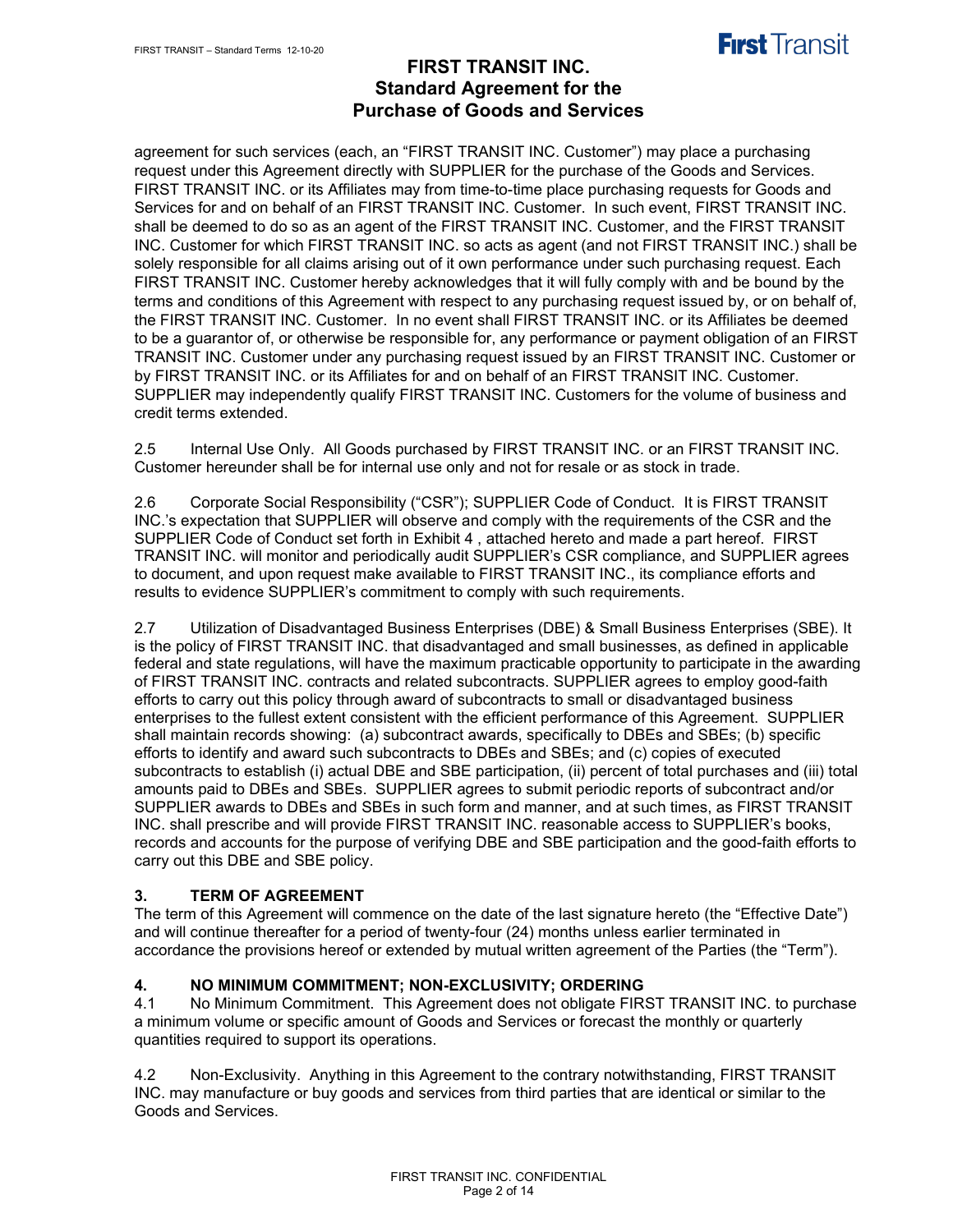

4.3 Ordering. Requests for the purchase of Goods and Services hereunder shall be made by one of the following methods:

- a. Letter: A written purchasing request faxed or mailed to SUPPLIER. Such written purchasing request will include delivery location, full name and phone number of authorizing FIRST TRANSIT INC. employee, item name, description and part number, quantities, and delivery due date.
- b. Electronic Communication: A written purchasing request transmitted via electronic communication links between the Parties (including email, facsimile or EDI). All such purchasing requests must include delivery location, full name and phone number of authorizing FIRST TRANSIT INC. employee, item name, description and part number, quantities, and delivery due date.
- c. SUPPLIER Website: An electronic purchasing request submitted by an authorized FIRST TRANSIT INC. employee to SUPPLIER's pre-approved website.

4.4 Written Purchasing Request Requirement. Verbal purchasing requests (including phone calls) are invalid. SUPPLIER will not commence manufacture or delivery of any Goods or provision of any Services for FIRST TRANSIT INC. or incur any related expenses unless and until it receives a written purchasing request from FIRST TRANSIT INC. expressly ordering the Goods and Services and authorizing the delivery and provision thereof in accordance with Section 4.3 above. SUPPLIER expressly and irrevocably waives the right to recover any fees, costs, losses, expenses or damages from FIRST TRANSIT INC. in connection with any Goods manufactured or delivered and any Services provided prior to SUPPLIER's receipt of an FIRST TRANSIT INC. written purchasing request meeting the requirements hereof.

4.5 Proof of Written Purchasing Request. SUPPLIER's failure to provide FIRST TRANSIT INC. proof of a written purchasing request may result in non-payment of invoices or a demand for refund of prior payments. Once FIRST TRANSIT INC. fully implements its purchasing system, SUPPLIER will be notified that all purchasing commitments require a valid purchase order number. SUPPLIER will comply with such change and thereafter shall not accept any purchasing request from FIRST TRANSIT INC. without a valid purchase order number.

## **5. DELIVERY & SHIPPING**

5.1 Delivery. Time is of the essence, and deliveries shall be made in quantities and at the time and place specified by FIRST TRANSIT INC.

5.2 Title and Risk of Loss. Unless otherwise agreed in writing by FIRST TRANSIT INC., title and risk of loss or damage shall pass to FIRST TRANSIT INC. upon SUPPLIER's delivery to FIRST TRANSIT INC.'s designated location.

5.3 Changes. FIRST TRANSIT INC. may cancel, change or suspend delivery schedules upon notice to SUPPLIER. If Goods are received in advance of schedule, FIRST TRANSIT INC. may return such Goods at SUPPLIER's risk and expense. If deliveries will not be made as scheduled, SUPPLIER shall immediately give FIRST TRANSIT INC. written notice setting forth the cause and duration of the anticipated delay, granting FIRST TRANSIT INC. pro rata allocation of any items in short supply.

5.4 Partial Shipments. FIRST TRANSIT INC. reserves the right in its sole discretion to reject partial shipments. No charges for unauthorized transportation will be paid by FIRST TRANSIT INC.

5.5 Packing and Marking. SUPPLIER shall: (a) properly pack, mark and ship all Goods in accordance with the requirements of FIRST TRANSIT INC., the involved carriers, and if applicable, the country of destination; (b) route shipments in accordance with FIRST TRANSIT INC.'s instructions; (c) not charge for handling, packaging, boxing, storage or transportation of Goods, unless otherwise stated as an item on a purchasing request; (d) mark each package with FIRST TRANSIT INC.'s purchasing request number, part number and address, and, when multiple packages comprise a single shipment, to consecutively number each package; and (e) show purchasing request numbers and package numbers on all packing slips, bills of lading and invoices.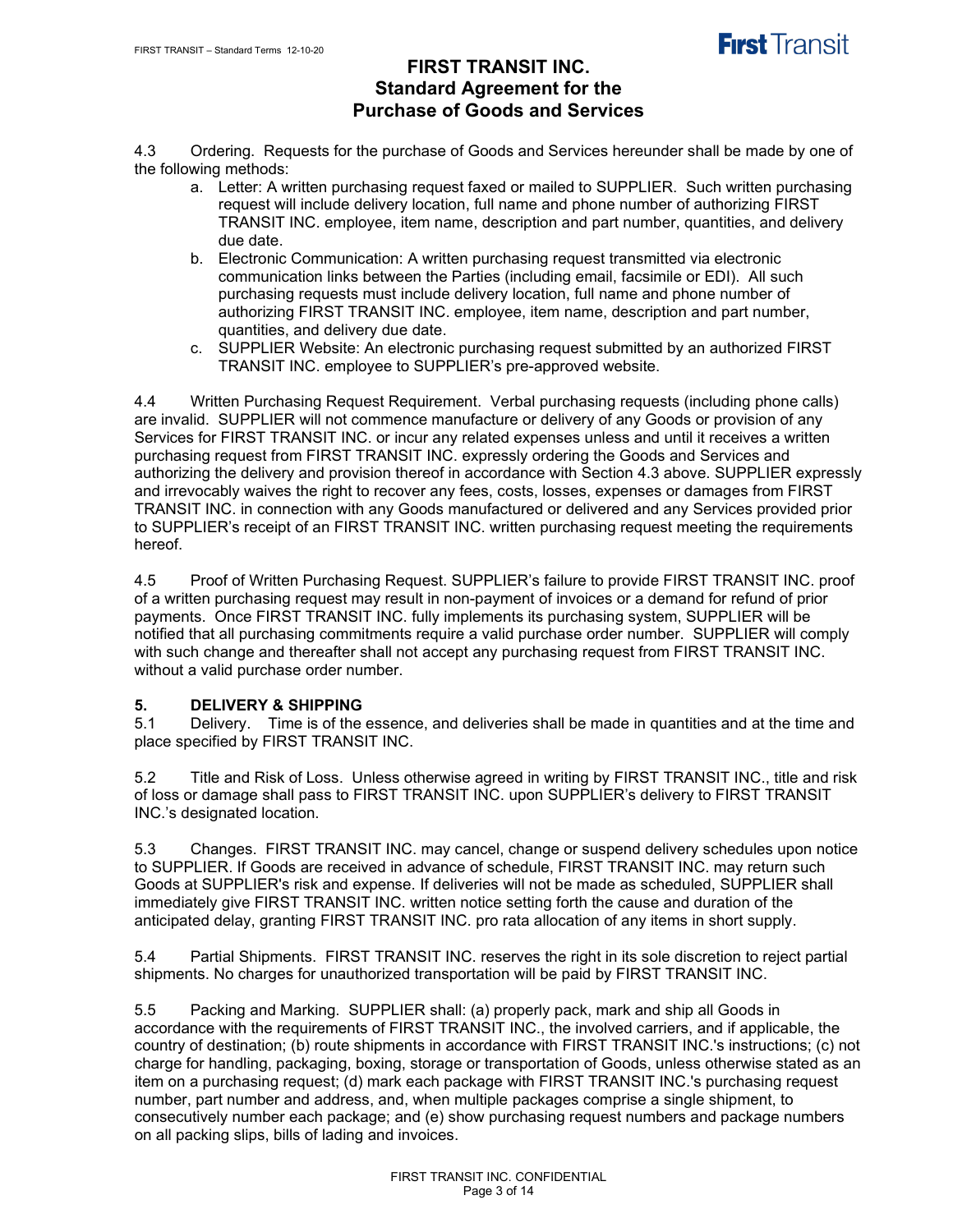

5.6 Expedited Delivery. If SUPPLIER fails to deliver any Goods at the time and place set forth in the purchasing request, FIRST TRANSIT INC. shall have the right to require Supplier, at Supplier's expense, to use expedited delivery methods to complete and deliver the Goods.

5.7 Location List. Upon SUPPLIER's written request, FIRST TRANSIT INC. will provide a current list of all FIRST TRANSIT INC. locations in the United States and Canada in Exhibit 3, attached hereto and made a part hereof. Location lists are subject to change without notice.

## **6. INSPECTION**

6.1 Inspections not Required. FIRST TRANSIT INC. may, but shall not be required to, perform incoming inspections of the Goods. No failure to make a complaint at the time of any such inspection and no approval given during or after such inspection shall constitute a waiver by FIRST TRANSIT INC. of any rights or remedies in respect of the Goods and FIRST TRANSIT INC. reserves the right to reject the Goods or revoke acceptance in accordance with the terms hereof. After delivery of Goods and acceptance by FIRST TRANSIT INC., FIRST TRANSIT INC. shall have a reasonable time within which either to reject the Goods or revoke its acceptance. If FIRST TRANSIT INC. rejects or revokes its acceptance of Goods as nonconforming, the quantities under the applicable purchasing request will automatically be reduced unless FIRST TRANSIT INC. otherwise notifies SUPPLIER in writing. SUPPLIER will not replace quantities so reduced without a new purchasing request from FIRST TRANSIT INC..

6.2 Disposition of Nonconforming Goods. Nonconforming Goods will be held by FIRST TRANSIT INC. in accordance with SUPPLIER's instructions at SUPPLIER's risk. SUPPLIER's failure to provide written instructions within 10 days, or such shorter period as may be commercially reasonable under the circumstances, after notice of nonconformity shall entitle FIRST TRANSIT INC., at FIRST TRANSIT INC.'s option, to charge SUPPLIER for storage and handling or to dispose of the Goods without liability to SUPPLIER. Payment for nonconforming Goods shall not constitute an acceptance of them, limit or impair FIRST TRANSIT INC.'s right to assert any legal or equitable remedy, or relieve SUPPLIER's responsibility for latent defects.

6.3 Acceptance Testing. The Services and/or deliverables shall be subject to those acceptance tests as set forth in a Statement of Work or, if no such tests are set forth in a Statement of Work, then to such tests as are reasonable, timely, and appropriate to determine whether the Services and/or deliverables comply with the terms of this Agreement and any applicable specifications and acceptance criteria.

## **7. INTELLECTUAL PROPERTY**

7.1 Intellectual Property Warranty. SUPPLIER represents and warrants to FIRST TRANSIT INC. that: (i) SUPPLIER owns, has obtained or is able to obtain, valid licenses for all Intellectual Property Rights that are necessary for the performance of its obligations under the Agreement; (ii) SUPPLIER owns, has obtained or is able to obtain, valid licenses for all intellectual property provided to FIRST TRANSIT INC. under this Agreement (the "Licensed Intellectual Property"); (iii) as of the Effective Date there are no pending or to the knowledge of SUPPLIER threatened disputes or claims against SUPPLIER alleging that the use of the Licensed Intellectual Property by SUPPLIER misappropriates or infringes the intellectual property rights of third parties; (iv) none of the rights licensed to FIRST TRANSIT INC. hereunder conflicts with any license or covenant not to sue granted by SUPPLIER to any third party; (v) all Licensed Intellectual Property is free of any and all restrictions, settlements, judgments or adverse claims; and (vi) there is no copyright, patent, or trade secret or other proprietary right of a third party that would be infringed or misappropriated by FIRST TRANSIT INC.'s use of the Licensed Intellectual Property and/or any other intellectual property provided under this Agreement.

7.2 Remedy for Breach. In the event of a breach of Section 7.1 (Intellectual Property Warranty), SUPPLIER shall be obligated to the requirements of Section 7.3 (Injunction Remedies) and Section 16 (Indemnification) in addition to any other remedies available to FIRST TRANSIT INC. hereunder.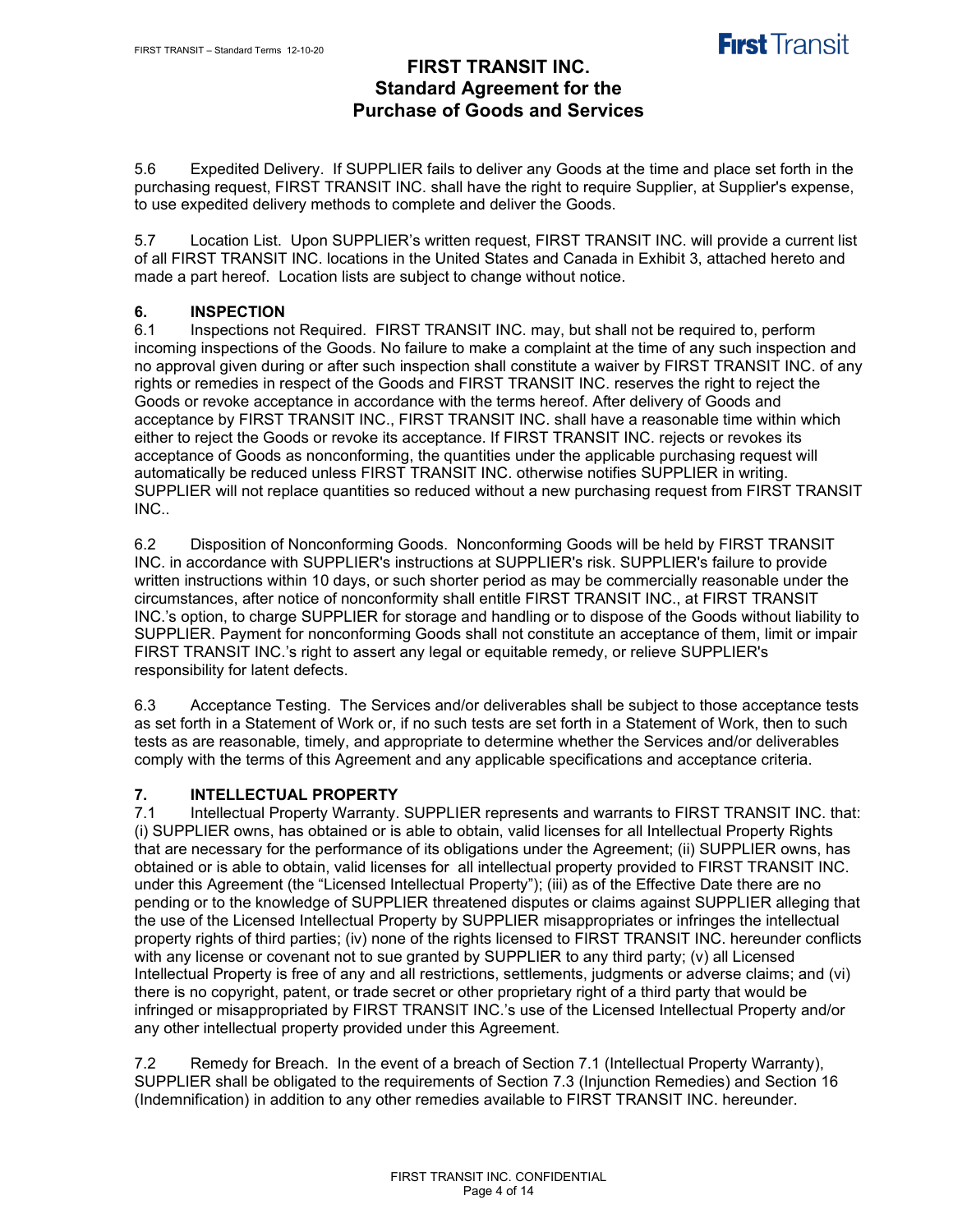

7.3 Injunction Remedies. If the use of any Licensed Intellectual Property is enjoined, SUPPLIER shall, at its sole expense and option: (i) procure for FIRST TRANSIT INC. the right to continue using the Licensed Intellectual Property; (ii) replace the Licensed Intellectual Property with a non-infringing version of equivalent function and performance; or (iii) modify the Licensed Intellectual Property to be noninfringing without detracting from function or performance. If one of the foregoing remedies are not reasonably available, SUPPLIER shall promptly refund to FIRST TRANSIT INC. all fees paid for the enjoined Licensed Intellectual Property, reimburse FIRST TRANSIT INC. for any costs incurred by FIRST TRANSIT INC. as a result of such injunction, in addition to any other available remedies.

## **8. WARRANTIES**

8.1 Goods Warranty. SUPPLIER warrants that the Goods:

- a. Will be merchantable, of first class quality and fit for their intended purpose;
	- b. Will be free from defects in design, material and workmanship, including latent or patent defects;
	- c. Will be delivered free from any security interest or other lien or encumbrance;
	- d. Will conform to the drawings, specifications, descriptions or samples furnished or specified by FIRST TRANSIT INC. or provided by SUPPLIER;
	- e. Will comply with all statutory requirements and regulations relating to the sale of the Goods; and
	- f. Will comply with all Category Specific Requirements appearing in Exhibit 2, attached hereto and made a part hereof.

8.2 Remedy for Breach. In the event of a breach of Section 8.1 (Goods Warranty), FIRST TRANSIT INC. may elect to exercise its rights under Section 13 (Termination) or allow SUPPLIER to remedy any non-conformance with such warranty within ten (10) days following notification from FIRST TRANSIT INC.. If SUPPLIER is unable to remedy such non-conformance within thirty (30) days following the initial notification from FIRST TRANSIT INC., SUPPLIER shall promptly refund any monies paid for such defective or non-conforming Goods in addition to any other remedies available to FIRST TRANSIT INC..

8.3 Services Warranty. SUPPLIER warrants that: (i) it has full power and authority to provide the Services to FIRST TRANSIT INC. and that all Services are free of any and all restrictions, settlements, judgments or adverse claims; (ii) all Services will be performed by SUPPLIER in a professional manner, consistent with the standard of skill and care exercised by the best professionals within SUPPLIER's industry on projects of comparable scope and complexity, in a similar location, and in conformance with the requirements of this Agreement; (iii) SUPPLIER is sufficiently experienced, properly qualified, registered, licensed, equipped, organized, and financed to perform its Services in compliance with the terms of this Agreement; (iv) it is under no obligation or restriction, nor will it assume any such obligation or restriction, which would in any way interfere with or be inconsistent with, or present a conflict of interest concerning, the provision of Services under this Agreement; and (v) all Services will be performed by SUPPLIER in accordance with the SOW and the service levels and specifications, if any, set forth Exhibit 1-B.

8.4 Remedy for Breach. In the event of a breach of Section 8.3 (Services Warranty), FIRST TRANSIT INC. may elect to exercise its rights under Section 14 (Termination) or allow SUPPLIER to immediately re-perform any and all portions of the Services which FIRST TRANSIT INC. finds to be defective or non-conforming without charge to Customer in addition to any other remedies available to FIRST TRANSIT INC. hereunder.

8.5 Bidding Process. SUPPLIER further warrants that (i) all factual representations made to FIRST TRANSIT INC. regarding SUPPLIER's capabilities during the bidding process were true, correct and complete and fairly described its capabilities; and (ii) as at the Effective Date, all information communicated to FIRST TRANSIT INC. during the bidding process and/or contained in any SUPPLIER response to any FIRST TRANSIT INC. request for proposal remains true, accurate and not misleading, save as may have been specifically disclosed in writing to FIRST TRANSIT INC. prior to execution of this Agreement.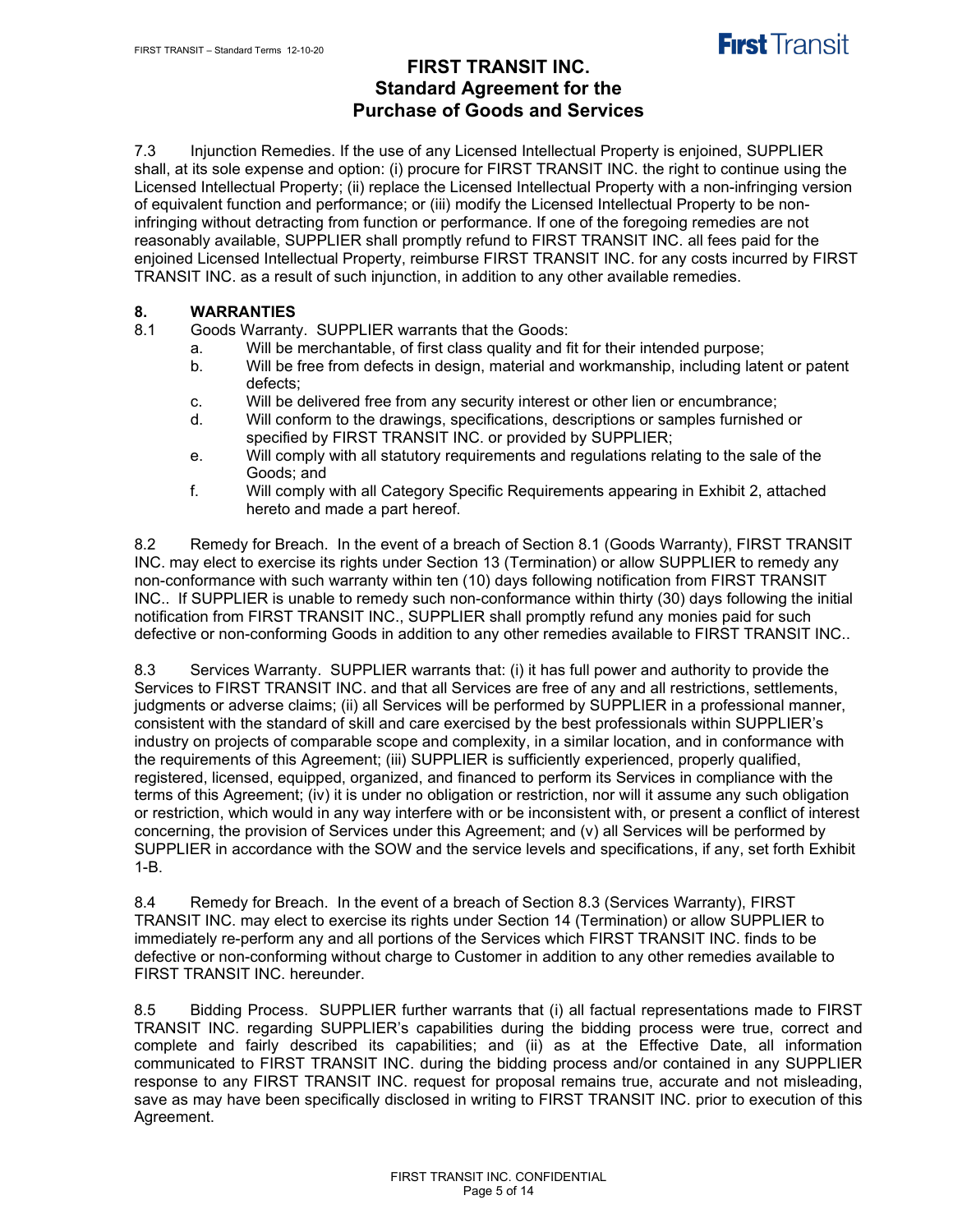

8.6 Pass-Thru of Manufacturer Warranties. In addition to the warranties set forth in Section 8.1, SUPPLIER agrees to pass through to FIRST TRANSIT INC. all manufacturer warranties covering the Goods and, in the event of any defects, to facilitate any warranty claims against manufacturers on behalf of FIRST TRANSIT INC..

8.7 Site Safety; Permits. SUPPLIER further warrants that its employees will obey all rules and regulations applicable to the locations at which it conducts activities pursuant to this Agreement, and that it will, at its expense, obtain all necessary permits and licenses that may be required in order to meet its obligations under this Agreement.

8.8 Capacity; Authority. SUPPLIER warrants that it has full capacity and authority and all necessary consents (including where its procedures so require, the consent of its parent company) to enter into and perform its obligations under this Agreement and that the Agreement is executed by a duly authorized representative of the SUPPLIER.

8.9 Absence of Litigation. SUPPLIER warrants that no claim is being asserted and no litigation, arbitration or administrative proceeding is presently in progress or, to the best of its knowledge and belief, pending or threatened against SUPPLIER or any of its assets which will or might have a material adverse effect on its ability to perform its obligations under the Agreement.

### **9. PRICING**

9.1 Prices. All prices in Exhibit 1 are listed with FOB origin, inbound freight, landed costs and delivered pricing to the FIRST TRANSIT INC. locations and quoted in both US Dollars (\$USD) and Canadian Dollars (\$CAD). Prices are firm-fixed and shall not be increased by SUPPLIER during the Term; provided, however, if SUPPLIER's price for any Goods and Services on the scheduled delivery date is lower than the price quoted in Exhibit 1, SUPPLIER shall sell the Goods and Services to FIRST TRANSIT INC. at such lower price.

9.2 Please refer to Exhibit 7 for more detail on US to CAD Conversion / and example.

9.3 Most Favored Nations. SUPPLIER warrants that the price for the Goods and Services is at least as low as the lowest price at which SUPPLIER is currently selling the Goods and Services in the same or similar quantity and value to its other non-government customers.

## **10. PAYMENT TERMS**

FIRST TRANSIT INC. payment terms are net 60 days from receipt of invoice. SUPPLIER shall send all invoices to the address specified by FIRST TRANSIT INC. in writing. All invoices shall include the (i) Purchasing Request or Purchase Order number, as applicable; (ii) Ship to address; (iii) Location Name; and (iv) Location Number. Payment will not constitute acceptance of any Goods and Services.

10.2 FIRST TRANSIT INC. reserves the right to require SUPPLIER to comply with FIRST TRANSIT INC.'s preferred payment methodologies. Discounted rates may be available based upon payment terms and other contractual criteria.

10.3 SUPPLIER further agrees that by submitting an invoice to FIRST TRANSIT INC., SUPPLIER acknowledges that the amount stated in the invoice is correct to the best of SUPPLIER's knowledge after reasonable investigation. When FIRST TRANSIT INC. pays the amount stated in the invoice, FIRST TRANSIT INC. will have fully satisfied its obligation to pay SUPPLIER for the Goods identified therein. Nothing in this Paragraph shall waive FIRST TRANSIT INC.'s right to object to an inaccurate invoice.

10.4 SUPPLIER agrees to invoice and accept payment for all Goods and Services in the local currency to where the Goods and Services are delivered:

a. United States, Puerto Rico, and Mexico deliveries shall be invoiced and paid in U.S. dollars. The invoice should specifically state First Transit Inc. for all activities associated with deliveries and payments in U.S. dollars.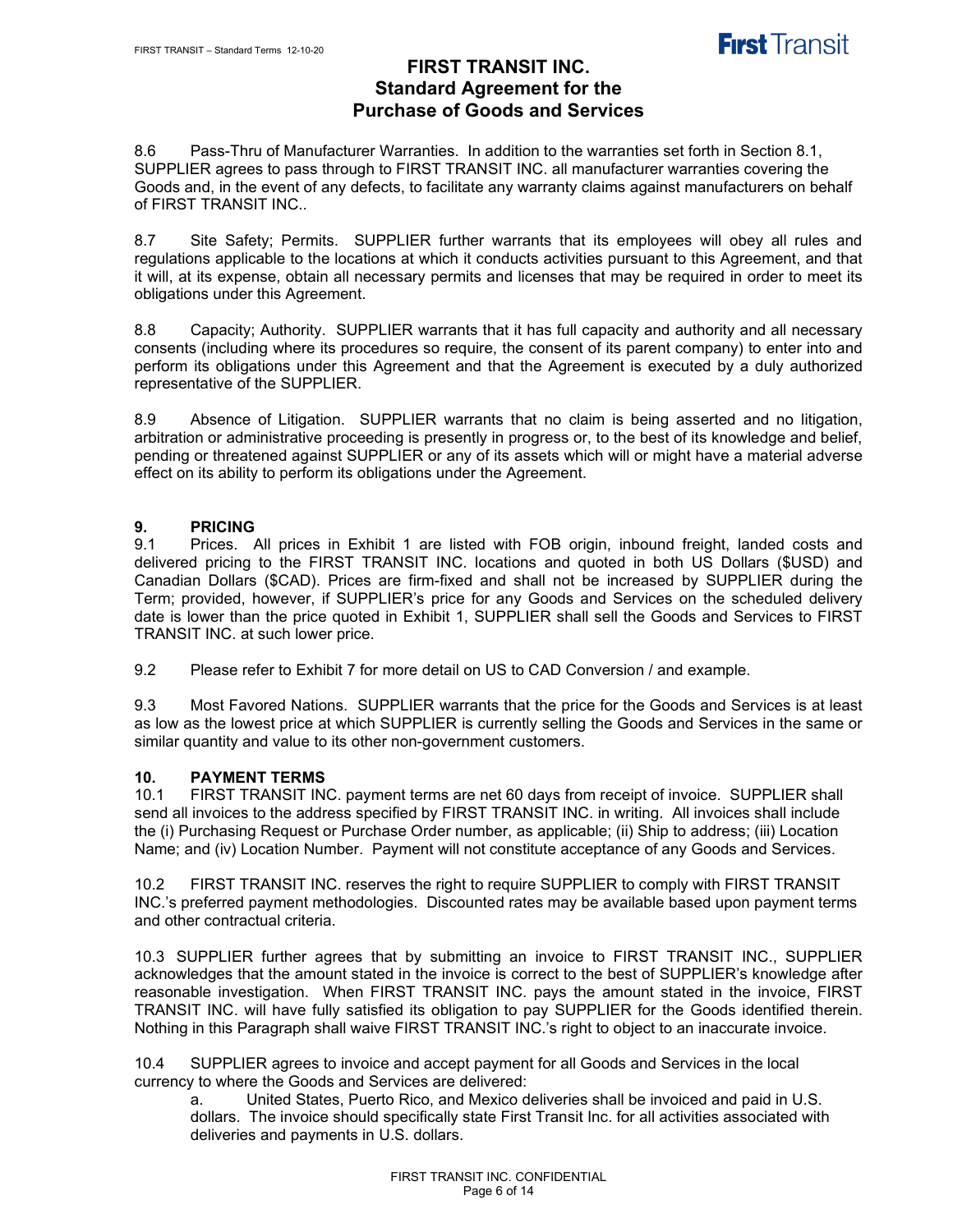

b. Canada Deliveries shall be invoiced and paid in Canadian dollars. The invoice should specifically state First Transit Inc. for all activities associated with deliveries and payments in Canadian dollars.

### **11. PARTS CERTIFICATION**

11.1 SUPPLIER will complete certification on all parts to be sold to any FIRST TRANSIT INC. location or entity, that those parts meet the technical standards as provided and included as exhibits to this contract. The standards may be updated as business conditions, regulations, laws and technologies dictate. FIRST TRANSIT INC. is required to make supplier aware of any changes to these specifications and provide updated copies of the standards. The applicable standards are included as Exhibit 6. The certification form will be completed for each category of parts and the list of certified parts will be included in Exhibit 1.

11.2 Any part numbers replaced (as referenced in Exhibit 6) must be certified by FIRST TRANSIT INC. in writing prior to the change being made. SUPPLIER must provide documentation that offered parts have been tested or validated to meet FIRST TRANSIT INC. specification requirements. A sample of the part will be provided, at no cost to FIRST TRANSIT INC., for goods offered and being certified to FIRST TRANSIT INC. to be used in testing.

### **12. DATA AVAILABILITY**

SUPPLIER agrees to provide usage and invoice detail and additional parts and services information data in electronic format. SUPPLIER will provide reporting on a monthly basis.

- a. Report all purchases made from any FIRST TRANSIT INC. location per the format in Exhibit 5, to be provided in .csv or .xls format.
- b. Report any parts that were superseded, or replaced, deleted for the part changed per the format in Exhibit 5.
- c. Parts purchased that were not included on the original contract as listed in Exhibit 1 in the format per Exhibit 1.
- d. Reports of any past due invoices to be provided monthly per the format and instructions provided in Exhibit 5.

#### **13. ACCESS TO INFORMATION SYSTEMS**

Access, if any, to FIRST TRANSIT INC.'s information systems is granted solely to provide the Goods and Services and is limited to those specific FIRST TRANSIT INC. information systems, access locations, time periods and personnel as are separately agreed to by FIRST TRANSIT INC. and SUPPLIER from time to time. FIRST TRANSIT INC. may require SUPPLIER Personnel to sign individual agreements prior to access to FIRST TRANSIT INC.'s information systems. Access is subject to FIRST TRANSIT INC. business control and information protection policies, standards and guidelines as may be modified from time to time. SUPPLIER agrees to access information systems only from specific locations approved for access by FIRST TRANSIT INC.

#### **14. TERMINATION**

14.1 Termination for Convenience. FIRST TRANSIT INC. may terminate this Agreement or any purchasing request placed hereunder for convenience upon thirty (30) days prior written notice to SUPPLIER.

14.2 Termination for Cause.Either Party may terminate this Agreement on written notice if the other Party fails to comply with this Agreement after it has been notified in writing of the nature of the failure and been provided with a reasonable time to cure.

14.3 Termination for Bankruptcy.If either Party becomes insolvent, is unable to pay its debts when due, files for bankruptcy, is subject of involuntary bankruptcy, has a receiver appointed, or has its assets assigned, the other Party may terminate this Agreement without notice and may cancel any unfulfilled obligations.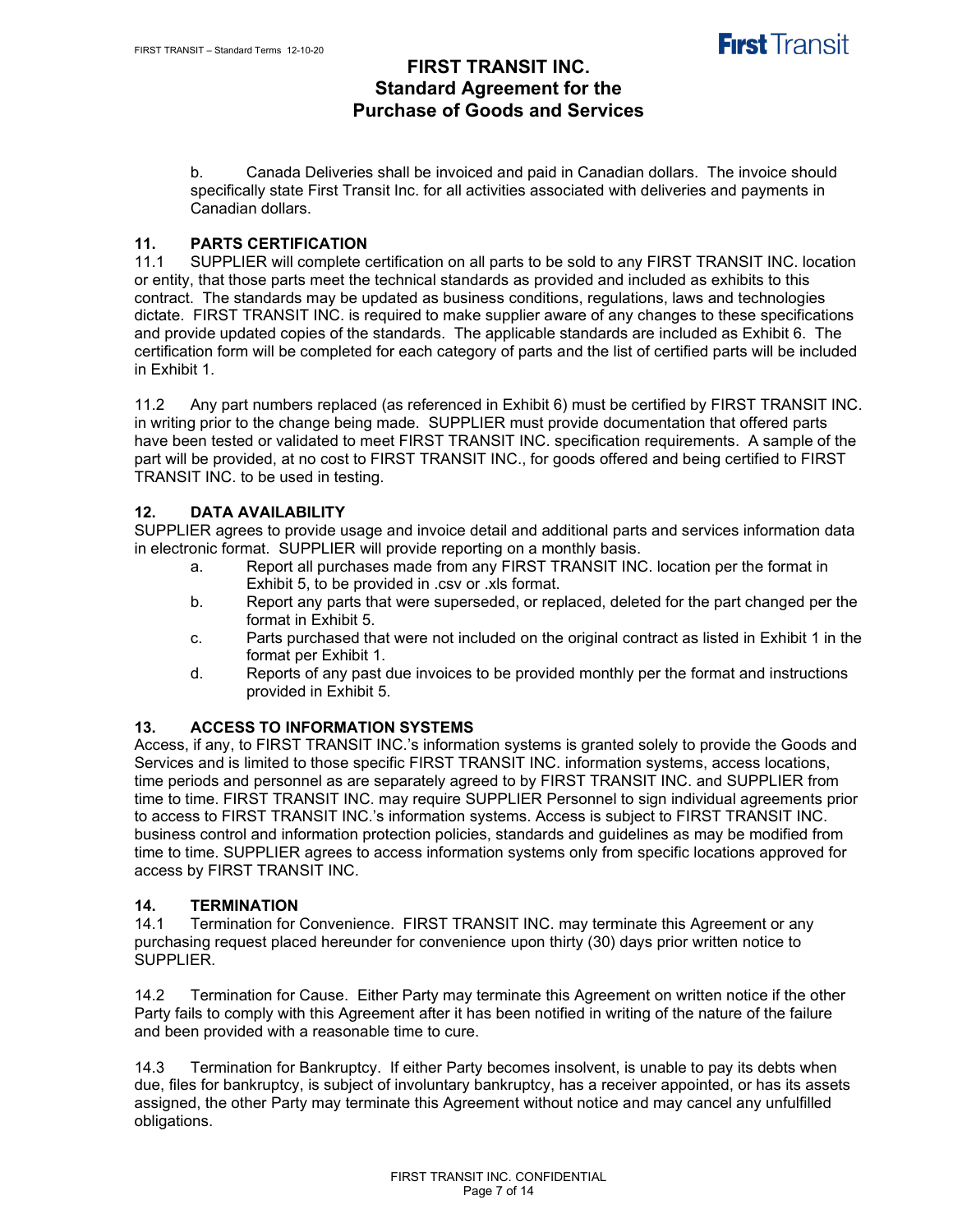

14.4 Return of Materials.Upon termination of this Agreement, SUPPLIER shall promptly return to FIRST TRANSIT INC. all materials provided by FIRST TRANSIT INC. under this Agreement and all written Confidential Information provided by FIRST TRANSIT INC. to SUPPLIER.

#### **15. TERMINATION ASSISTANCE**

Upon the expiration or termination of this Agreement for any reason, SUPPLIER will provide to FIRST TRANSIT INC. during any applicable notice period and for a reasonable period of time after the expiration or termination of this Agreement (such period, the "Termination Assistance Period"), such termination assistance as may be reasonably requested by FIRST TRANSIT INC. to facilitate the orderly transition of SUPPLIER's responsibilities hereunder to FIRST TRANSIT INC. or its designee, including the timely and complete transfer of data as directed by FIRST TRANSIT INC. and full cooperation with the new supplier (the "Termination Assistance"). Termination Assistance shall be provided without charge to FIRST TRANSIT INC.. During the Termination Assistance Period SUPPLIER shall perform at a minimum in conformance with the level of service and with at least the same degree of accuracy, quality, completeness, timeliness, responsiveness and efficiency as was provided to FIRST TRANSIT INC. prior to commencement of the Termination Assistance Period.

#### **16. INDEMNIFICATION**

SUPPLIER shall defend, indemnify, protect and hold harmless FIRST TRANSIT INC. and its customers, directors, officers, employees (whether acting in the course of their employment or otherwise), agents, representatives, successors and assigns (each, an "Indemnified Party") from and against any and all claims, losses, liens, demands, attorneys' fees, damages, liabilities, costs, expenses, obligations, causes of action, or lawsuits (collectively, "Claims") arising out of or resulting from (i) Suppliers' or personnel negligence; (ii) any act or omission or wilful misconduct of SUPPLIER or its Personnel; (iii) the breach of this Agreement by SUPPLIER or any Personnel (iv) property loss, damage, personal injury or death, sustained by any Party, any Party's employees and/or by any Personnel, (v) any Claim that the Licensed Intellectual Property infringes or misappropriates any third party Intellectual Property Right; or (vi) Supplier's or its personnel violation or nonconformity to any of the data protection requirements contained in Section 18 of this Agreement, including any associated data privacy laws, rules or regulations. An Indemnified Party shall have the right to participate in the selection of counsel and SUPPLIER shall not enter into any settlement agreement that contains any admission of liability on the part of FIRST TRANSIT INC. and/or any other Indemnified Party.

#### **17. INSURANCE, WAIVER OF SUBROGATION**

17.1 At a minimum, during the Term of this Agreement SUPPLIER will maintain in full force and effect, at SUPPLIER's expense:

- i. Commercial General Liability Insurance with limits of \$10,000,000 combined single limit for bodily injury, death, and property damage, including personal injury, contractual liability, independent contractors, broad-form property damage and products and completed operations coverage;
- ii. Automobile Liability Insurance covering liability arising out of all owned, hired and nonowned autos with limits in the amount of \$10,000,000 combined single limit each occurrence;
- iii. Garagekeepers Legal Liability Insurance with a limit of liability in an amount not less than \$500,000.00 per occurrence;
- iv. All-Risk Property Liability Insurance with limits not less than the full replacement value of SUPPLIER's personal property and equipment situated at an FIRST TRANSIT INC. site in connection with this Agreement;
- v. Workers' Compensation insurance as required by any applicable law or regulation having jurisdiction over SUPPLIER's employees.
- vi. Employer's Liability Insurance in the amount of \$1,000,000 each accident for bodily injury by accident and \$1,000,000 each employee for bodily injury by disease.
- vii. Umbrella or Excess Liability Insurance in an amount not less than \$5,000,000 per occurrence, which will provide additional limits for commercial general and automobile liability insurance.
- viii. As applicable, cyber insurance in an amount net less than \$5,000,000.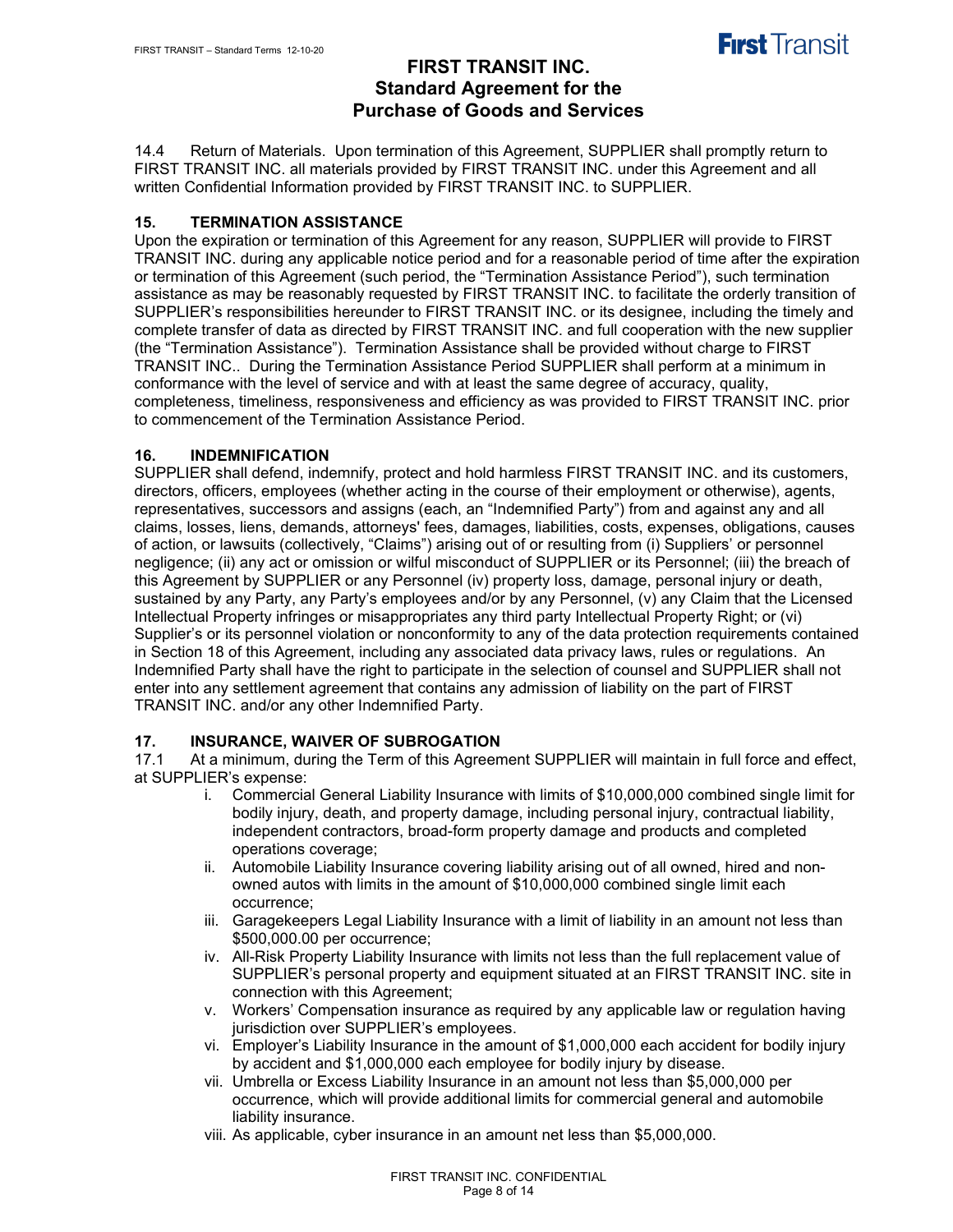

17.2 SUPPLIER shall provide FIRST TRANSIT INC. with a certificate of insurance evidencing that the required minimum coverage is in effect and that each Commercial General Liability and Automobile Liability policy names FIRST TRANSIT INC., its subsidiaries, directors, officers and employees as additional insureds. SUPPLIER shall provide a waiver of subrogation clause in favor of the additional insureds and provide that all insurance provided by the SUPPLIER shall be primary and that any other insurance maintained by or available to FIRST TRANSIT INC. shall be excess only and shall not contribute with this insurance. Such insurance shall also cover the acts or omissions of SUPPLIER's subcontractors under this Agreement. Such insurance shall require the insurer to provide FIRST TRANSIT INC. thirty (30) days advance written notice of any cancellation or adverse material change with respect to any of the policies. If SUPPLIER fails to procure or maintain in force the insurance specified herein, FIRST TRANSIT INC. may procure such insurance and the cost thereof shall be borne by SUPPLIER.

17.3 The insurance provided by SUPPLIER hereunder shall operate independent and apart from any obligations imposed upon SUPPLIER under the indemnification provisions of this Agreement, and that in no event will the coverage or limits of any insurance maintained by SUPPLIER under this Agreement, or the lack or unavailability of any other insurance, limit or diminish in any way SUPPLIER's obligations or liability to FIRST TRANSIT INC. hereunder.

17.4 SUPPLIER's failure to provide and keep in force the aforementioned insurance shall be regarded as a material default hereunder, entitling FIRST TRANSIT INC. to exercise any or all of the rights and remedies provided hereunder.

## **18. NON-DISCLOSURE; DATA PROTECTION**

18.1 Confidential Information. "Confidential Information" means any information or data disclosed in connection with this Agreement that (i) is concerning or related to FIRST TRANSIT INC.'s general business operations (including without limitation business plans, processes, sales costs, profits, pricing methods, organization and employee lists); or (ii) is or concerns any FIRST TRANSIT INC. PII (as defined below). The existence of and terms and conditions of this Agreement shall be considered Confidential Information hereunder.

18.2 Confidential Information Obligations. SUPPLIER will protect, and will ensure its Personnel protect, Confidential Information to prevent the unauthorized use, dissemination, disclosure, alteration, destruction or publication thereof. SUPPLIER may disclose Confidential Information only to those of its Personnel who have a need to know and who are under an obligation of confidentiality at least as restrictive as that contained herein. Each such recipient of Confidential Information will be advised of the SUPPLIER's obligations under this Agreement. Confidential Information received may be used only to fulfill the purposes of the Agreement. If the SUPPLIER or any of its Affiliates is requested or required by subpoena, court order, or similar process or applicable governmental regulation to disclose any Confidential Information, the SUPPLIER will provide FIRST TRANSIT INC. with prompt notice of such request or obligation so that FIRST TRANSIT INC. may seek an appropriate protective order or procedure if it elects to do so. Obligations regarding Confidential Information will survive termination of this Agreement and survive perpetually.

18.3 Exclusions. The foregoing confidentiality obligations will not apply to Confidential Information that: (i) is already known to SUPPLIER prior to disclosure; (ii) is or becomes a matter of public knowledge through no fault or breach on the part of SUPPLIER; (iii) is rightfully received without a duty of confidentiality from a third party who has the right to transfer or disclose it; (iv) is independently developed by SUPPLIER without reliance upon any Confidential Information of FIRST TRANSIT INC.; (v) is disclosed by operation of law; or (vii) is disclosed by SUPPLIER with the prior written approval of FIRST TRANSIT INC..

18.4 Personal Information; Data Protection.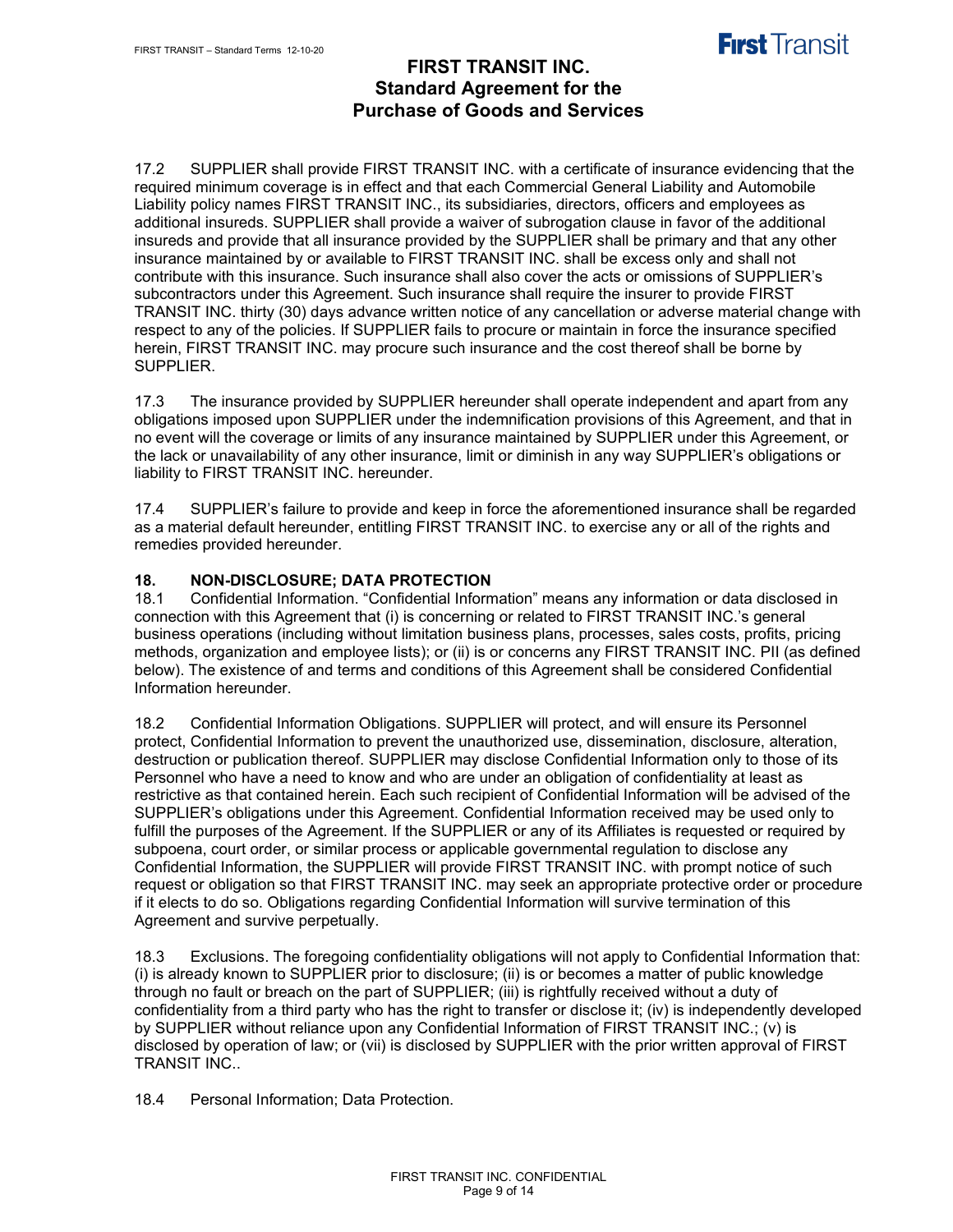

18.4.1 Notwithstanding anything to the contrary in this Agreement, SUPPLIER shall, and shall cause its subcontractors and all Personnel to, no later than the Effective Date, establish and implement, and thereafter maintain, a comprehensive information security program that is reasonably designed to protect the security, confidentiality, and integrity of (i) FIRST TRANSIT INC. PII (as defined below) and any applicable laws, rules or regulations associated with P11; and (ii) FIRST TRANSIT INC. Confidential Information. Such program, the content and implementation of which must be fully documented in writing, shall contain administrative, technical, and physical safeguards appropriate to SUPPLIER's size and complexity, the nature and scope of SUPPLIER's activities, and the sensitivity of the personal information and confidential information received from or collected about FIRST TRANSIT INC., its employees, customers and contractors.

18.4.2 As used herein, "FIRST TRANSIT INC. PII" means the personally identifiable information of FIRST TRANSIT INC. and its employees, customers, contractors, vendors and other third parties, including personal data regulated under privacy or data protection laws and non-public personal information or sensitive personal information. Examples of FIRST TRANSIT INC. PII include without limitation: names, addresses, national ID numbers (e.g., social security numbers), telephone numbers, email addresses, human resources information and data, financial account numbers, credit card information, payment information, driver's license, and customer account data.

18.4.3 Any FIRST TRANSIT INC. PII collected or accessed by SUPPLIER in the performance of this Agreement shall be limited to that which is strictly necessary to perform its obligations hereunder or to fulfill any legal requirements. SUPPLIER must immediately notify FIRST TRANSIT INC. of any actual, suspected or alleged security breach that may result in the unauthorized use, access, disclosure, alteration or destruction of FIRST TRANSIT INC. PII.

18.4.4 Upon request from FIRST TRANSIT INC., SUPPLIER shall provide FIRST TRANSIT INC. with any or all FIRST TRANSIT INC. PII in SUPPLIER's possession. Upon termination or expiration of this Agreement, SUPPLIER shall within ten (10) calendar days thereafter, at FIRST TRANSIT INC.'s sole discretion either (i) provide FIRST TRANSIT INC. with all documents and materials (including any and all copies) containing FIRST TRANSIT INC. PII, together with all other materials and property of FIRST TRANSIT INC., which are in its possession or under its control or (ii) destroy all such specified documents and materials (including any and all copies in any and all formats) and provide FIRST TRANSIT INC. with a certificate of destruction signed by an officer of SUPPLIER.

18.5 PCI Compliance. SUPPLIER acknowledges that SUPPLIER is responsible for, and shall take such steps as are necessary to protect, the security of FIRST TRANSIT INC.'s and its customers' cardholder data in the possession or control of SUPPLIER in connection with providing Goods or services under this Agreement. SUPPLIER, its affiliates and their respective Personnel, as applicable, shall at all times comply, at its own cost, with the PCI Data Security Standards (PCI DSS) and any related laws, rules or regulations, and requirements for any work involving cardholder data as prescribed by the PCI Security Standards Council as the same may be amended from time to time.

#### **19. FORCE MAJEURE**

Neither party shall be liable for any delays in performing its obligations hereunder (except for the obligation to pay money) if such delays arise, directly or indirectly, out of causes beyond the control of such party, including without limitation public disturbances, fires or acts of God.

#### **20. PUBLICITY**

SUPPLIER shall obtain FIRST TRANSIT INC.'s written approval before making publicity announcements regarding this Agreement, the Goods and Services supplied hereunder or using the name, trademarks, trade names or service marks which belong to FIRST TRANSIT INC. or any other reference from which the name of FIRST TRANSIT INC. can be inferred. SUPPLIER shall cause its Personnel to comply with this requirement.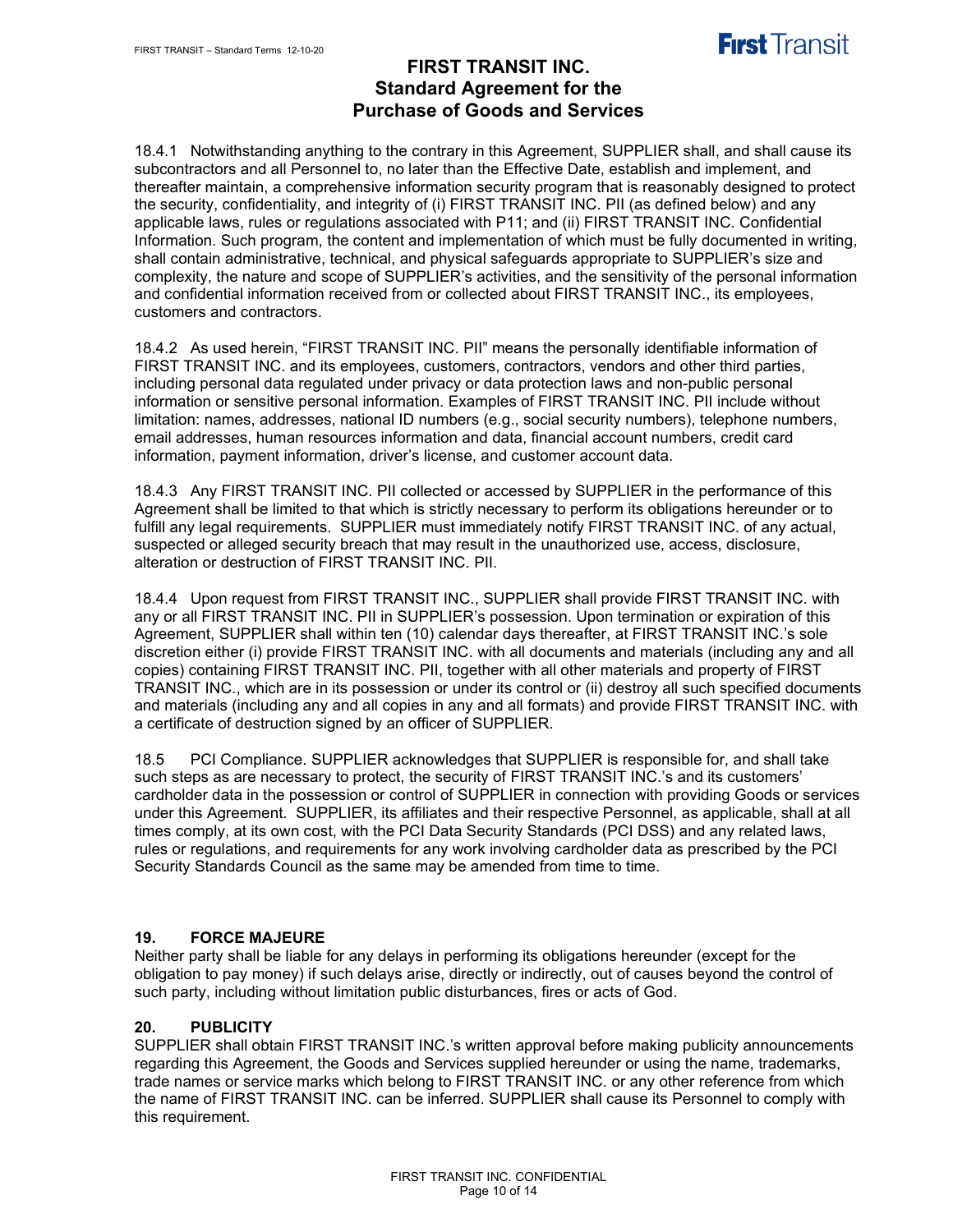

#### **21. CUMULATIVE REMEDIES**

All remedies of FIRST TRANSIT INC. provided for herein are cumulative and shall be in addition to all other rights and remedies provided by law. The exercise of any right or remedy by FIRST TRANSIT INC. hereunder shall not in any way constitute a cure or waiver of default hereunder or invalidate any act done pursuant to any notice of default, or prejudice FIRST TRANSIT INC. in the exercise of any of its rights hereunder.

#### **22. SET-OFF**

FIRST TRANSIT INC. shall be entitled to set off any amount owing from SUPPLIER to FIRST TRANSIT INC. or to any of FIRST TRANSIT INC. Affiliate against any amount payable under this Agreement.

#### **23. DISPUTED CHARGES**

FIRST TRANSIT INC. may withhold payment of a disputed charge subject to good faith dispute provided that FIRST TRANSIT INC. pays the undisputed portion of all charges in accordance with this Section, and reasonably cooperates with SUPPLIER's efforts to investigate and resolve the dispute. If the disputed charge is found to be an error, SUPPLIER shall issue a credit or reverse the amount incorrectly billed. If after a reasonable, good faith investigation, SUPPLIER determines that a disputed charge was billed correctly, SUPPLIER shall issue a new invoice, and payment shall be due from FIRST TRANSIT INC. in accordance with Section above. If FIRST TRANSIT INC. still disputes the charge, the parties will submit the dispute for negotiation pursuant to Section 32 below.

#### **24. LIMITATION OF SUPPLIER ACTIONS**

All claims and actions of SUPPLIER against FIRST TRANSIT INC. arising out of or relating to this Agreement shall be commenced within six (6) months from the occurrence of the facts giving rise to such claim or action, or such claim or action shall be deemed waived and forever barred.

#### **25. ASSIGNMENT OF RIGHTS**

SUPPLIER shall not assign this Agreement, or assign any rights or delegate any obligations hereunder, without the prior written consent of FIRST TRANSIT INC., not to be unreasonably withheld, and any attempted assignment or transfer without such consent shall be void at FIRST TRANSIT INC.'s option. Subject to the preceding clause, this Agreement will be binding upon, inure to the benefit of and be enforceable by the parties and their respective successors and assigns.

#### **26. NOTICES, CONSENTS AND APPROVALS**

Any notice required or permitted by this Agreement must be in writing and must be sent by facsimile, by nationally recognized commercial overnight courier, or mailed by United States registered or certified mail, addressed to the other party at the address below or to such other address for notice (or facsimile number, in the case of a notice by facsimile) as a party gives the other party written notice of in accordance with this Section. Any such notice will be effective as of the date of receipt:

If to FIRST TRANSIT INC.:

FIRST TRANSIT INC. 600 Vine Street, Suite 1400 Cincinnati, Ohio 45202 Attn: Legal Department

\_\_\_\_\_\_\_\_\_\_\_\_\_\_\_\_\_\_\_\_\_\_

With a copy to Procurement Attention: Email: \_\_\_\_\_\_\_\_\_\_\_\_\_\_\_\_\_\_\_\_\_

If to SUPPLIER: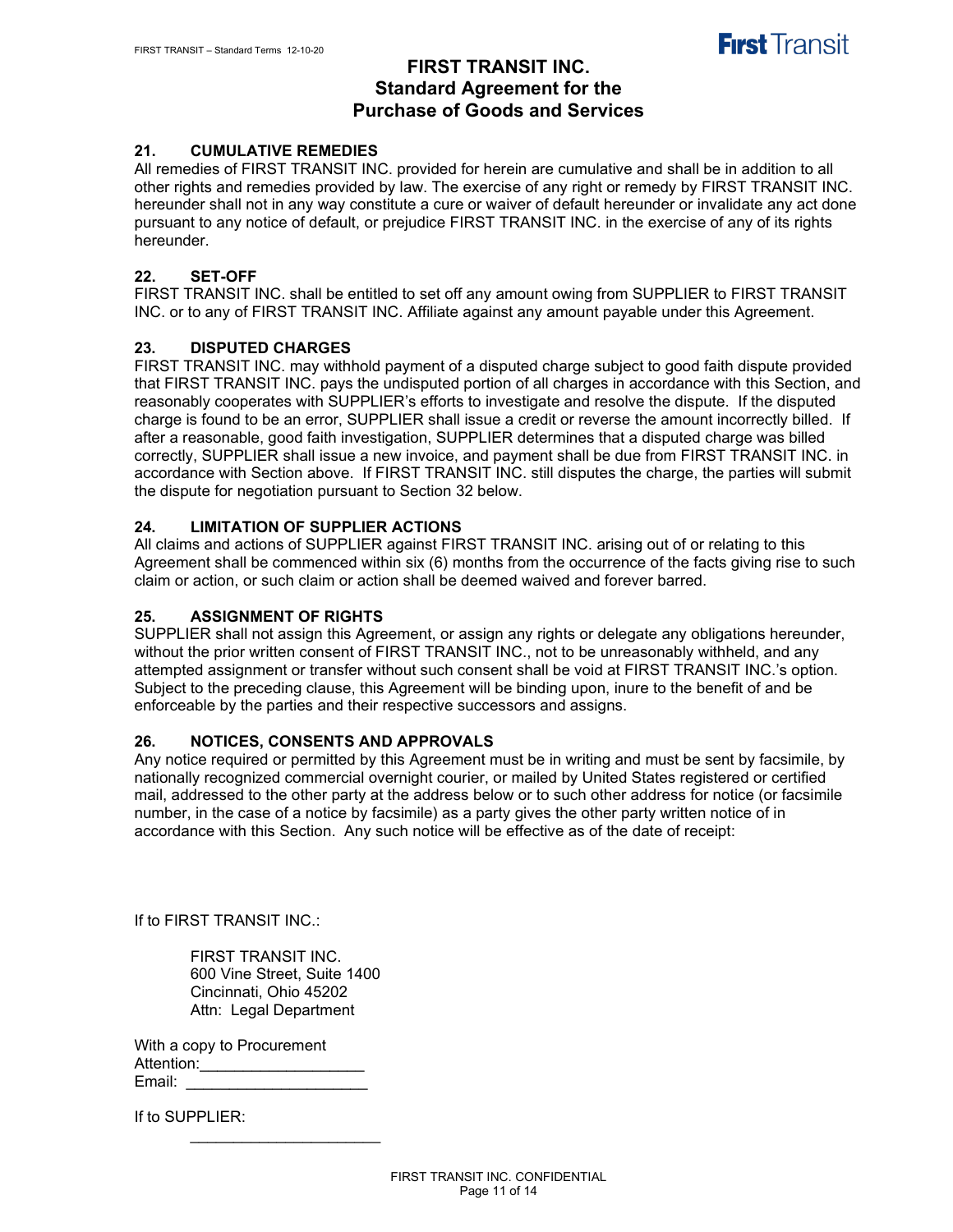\_\_\_\_\_\_\_\_\_\_\_\_\_\_\_\_\_\_\_\_\_\_ \_\_\_\_\_\_\_\_\_\_\_\_\_\_\_\_\_\_\_\_\_\_  $\mathcal{L}_\text{max}$  , where  $\mathcal{L}_\text{max}$  , we have the set of  $\mathcal{L}_\text{max}$ 

## **27. COMPLIANCE WITH LAWS; SAFETY**

SUPPLIER shall, and shall cause its Personnel to, comply with all applicable laws, safety legislation, regulations, safety standards and all legally binding requirements of all federal, state and local governmental authorities applicable to either party's performance under this Agreement, including without limitation any industry-specific safety regulations and standards relating to the supply of the Goods and Services.

27.2 While performing any work or Services on premises owned or occupied by FIRST TRANSIT INC., SUPPLIER shall, and shall cause its Personnel to, comply with all applicable workplace health and safety rules, policies and procedures and obey all reasonable instructions issued by FIRST TRANSIT INC. authorized personnel. SUPPLIER shall give FIRST TRANSIT INC. reasonable advance notice of visits to any FIRST TRANSIT INC. location. Site safety rules will be made available to SUPPLIER on request.

#### **28. SEVERABILITY**

Any provision of this Agreement that is held by a court of competent jurisdiction to violate applicable law shall be limited or nullified only to the extent necessary to bring the Agreement within the requirements of such law.

#### **29. NO WAIVERS, MODIFICATION**

Any waiver of any right or default hereunder shall be effective only in the instance given and will not operate or imply a waiver of any other or similar right or default on any subsequent occasion. No waiver, modification or amendment of this Agreement or of any provision hereof will be effective unless in writing and signed by the party against whom such waiver, modification or amendment is sought to be enforced.

#### **30. GOVERNING LAW**

This Agreement and all claims arising out of this Agreement shall be governed by, enforced under and construed in accordance with the laws of the state of Ohio without giving effect to its choice or conflict of law provisions or rules and without reference to the UN Convention on Contracts for the International Sale of Goods.

#### **31. VENUE AND JURISDICTION**

Each party hereby (a) agrees that any appropriate state or federal court located in Cincinnati, Ohio shall have exclusive jurisdiction over all claims, disputes or litigation arising out of this Agreement and the transactions contemplated hereby; (b) consents to submit to the exclusive jurisdiction of any appropriate state or federal court located in Cincinnati, Ohio for any litigation arising out of this Agreement and the transactions contemplated hereby; and (c) waives any objection to the laying of venue of any litigation arising out of this Agreement and the transactions contemplated hereby in the state or federal courts located in Cincinnati, Ohio.

#### **32. DISPUTE RESOLUTION**

The parties shall negotiate in good faith in an attempt to resolve any dispute that may arise under this Agreement. Disputes that cannot be resolved by negotiation shall be submitted to mediation using a mutually agreed upon mediator. In the absence of an agreement on a mediator, each party shall select a temporary mediator and those mediators shall jointly select the permanent mediator. If mediation is not successful, the parties may pursue their remedies as they choose. Nothing in this Agreement shall be deemed to prevent the parties from agreeing in the future to submit a dispute to arbitration. Except where clearly prevented by the area in dispute, SUPPLIER agrees to continue performing its obligations under this Agreement while the dispute is being resolved unless and until this Agreement expires or is terminated in accordance herewith.

#### **33. INDEPENDENT CONTRACTORS**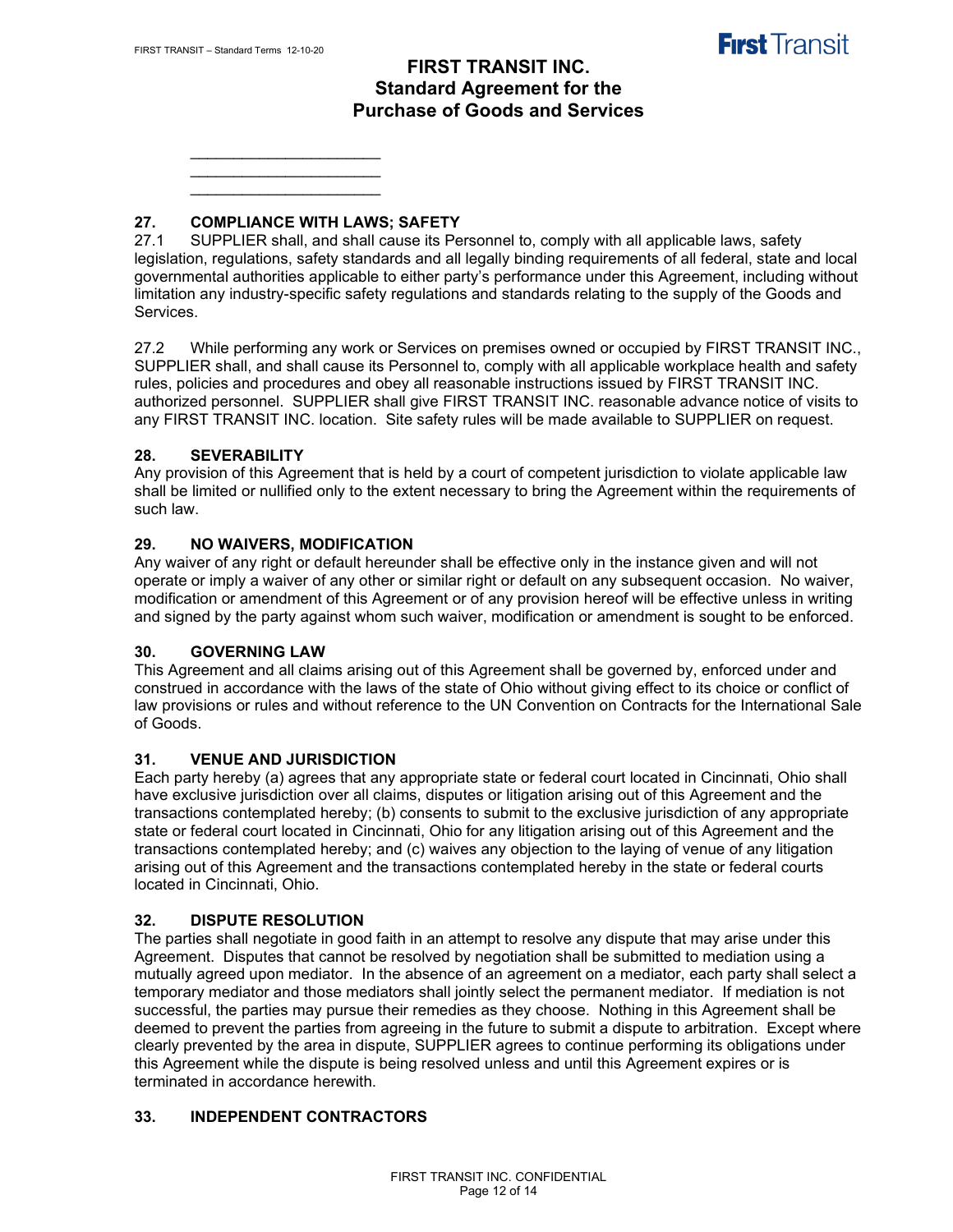

Except as may otherwise be mutually agreed by the parties and pre-approved in writing by FIRST TRANSIT INC.'s Law Department, SUPPLIER and FIRST TRANSIT INC. are independent contractors, and nothing in this Agreement shall be deemed to create any employment, partnership, joint venture, franchise or agency relationship between the parties or to authorize either party to enter into any commitment or agreement binding on the other party.

### **34. ENTIRE AGREEMENT**

This Agreement constitutes the entire agreement of the parties relating to the subject matter hereof and supersedes any other prior agreements and understandings between the parties, both oral and written, regarding such subject matter. No course of dealing, usage of trade or course of performance shall be relevant to explain or supplement any of the terms and conditions of this Agreement.

#### **35. AMENDMENTS**

This Agreement may not be amended or modified except by a written amendment signed by authorized signatories of both parties.

### **36. LANGUAGE**

This Agreement has been executed and delivered in the English language and all documents or notices to be delivered pursuant to or in connection with this Agreement shall be in the English language or, if any such document or notice is not in the English language, accompanied by an English translation thereof, and the English language version of any such document or notice shall control for purposes hereof.

### **37. COUNTERPARTS**

This Agreement may be executed in one or more counterparts, each of which will be deemed an original, but which collectively will constitute one and the same instrument.

#### **38. ORDER OF PRECEDENCE**

In the case of inconsistency between the provisions of this Agreement and any Exhibits hereto or any other documents exchanged between the parties in respect to this Agreement (including any purchasing request hereunder), this Agreement will control.

#### **39. SURVIVING PROVISIONS**

All provisions which by their nature extend beyond the termination of this Agreement shall survive such termination and remain in full force and effect, including without limitation the following sections: Inspection, Termination Assistance, Cumulative Remedies, Publicity, Non-Disclosure; Data Protection, Indemnification, Warranties, Insurance, Intellectual Property, Venue and Jurisdiction, Governing Law, Limitation of SUPPLIER Actions, and Set-Off.

#### **40. SUBCONTRACTORS**

SUPPLIER will not subcontract the supply of any Services or Goods hereunder to other persons or entities without the prior written approval of FIRST TRANSIT INC., which may be granted or withheld in FIRST TRANSIT INC.'s sole discretion. Subcontracting any part of this Agreement shall not relieve the SUPPLIER of any of its obligations or duties under the Agreement. SUPPLIER agrees to impose on its subcontractors the same obligations imposed upon SUPPLIER under this Agreement with respect to Warranties (Paragraph 8), Indemnification (Paragraph 16), Insurance and Insurance Certificates (Paragraph 17), Non-Disclosure; Data Protection (Paragraph 18), Compliance with Law and Safety (Paragraph 27), and FIRST TRANSIT INC.'s CSR and Supplier Code of Conduct (Section 2.7). SUPPLIER shall be responsible and liable for all acts and omissions of its subcontractors, their employees or agents as though they are its own.

IN WITNESS WHEREOF, the Parties have executed this Agreement to become effective as of the Effective Date.